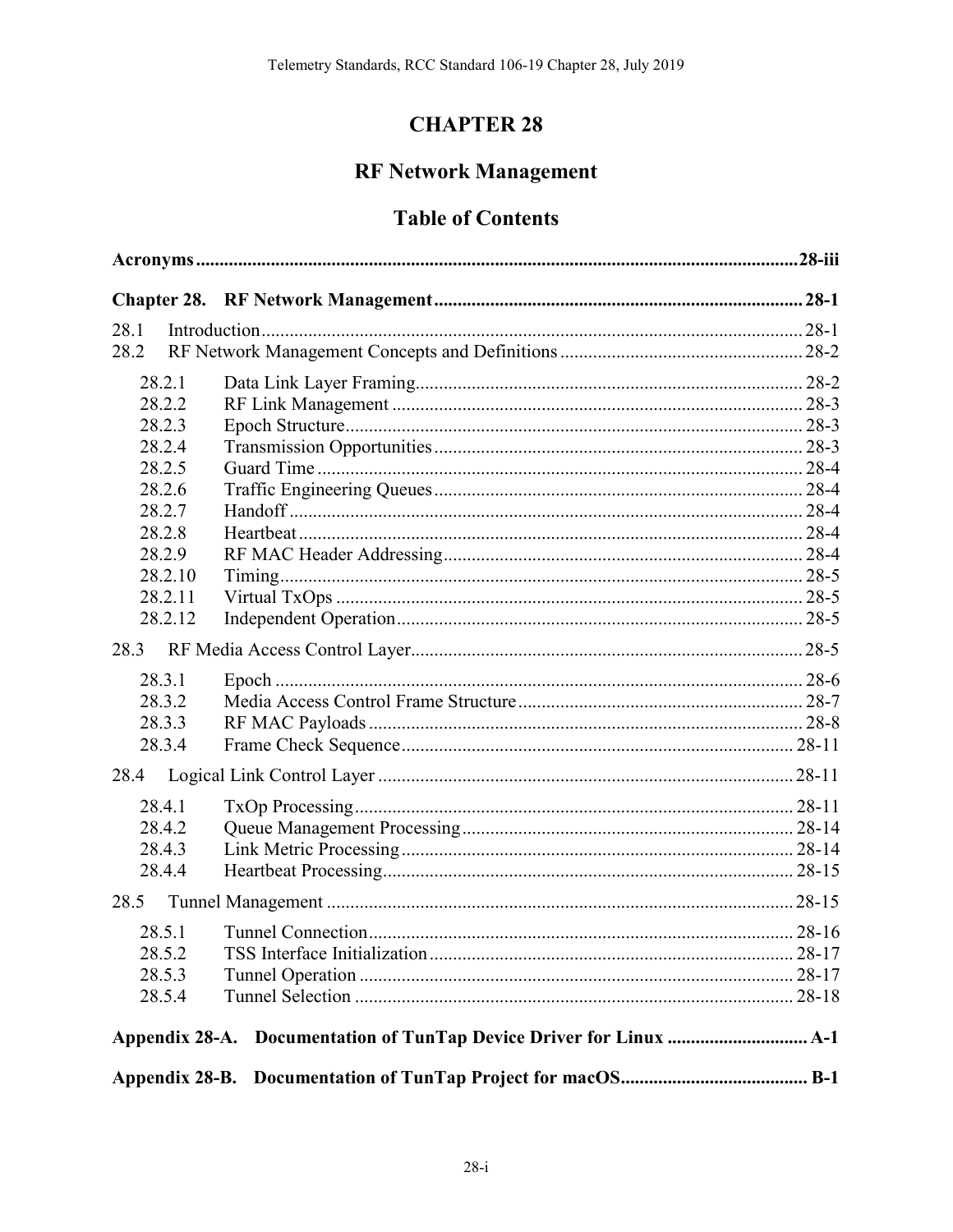|--|--|--|--|

# **List of Figures**

| Figure 28-1. OSI Model as Related to the Telemetry Network Standard (TmNS) RF   |  |
|---------------------------------------------------------------------------------|--|
|                                                                                 |  |
|                                                                                 |  |
|                                                                                 |  |
|                                                                                 |  |
|                                                                                 |  |
| Figure 28-6. Notional Diagram of RF MAC Frame Containing Two MSDU Blocks  28-10 |  |

# **List of Tables**

| Table 28-2. Definition of Fields in Fragmentation/Packing Sub-Header  28-9 |  |
|----------------------------------------------------------------------------|--|
|                                                                            |  |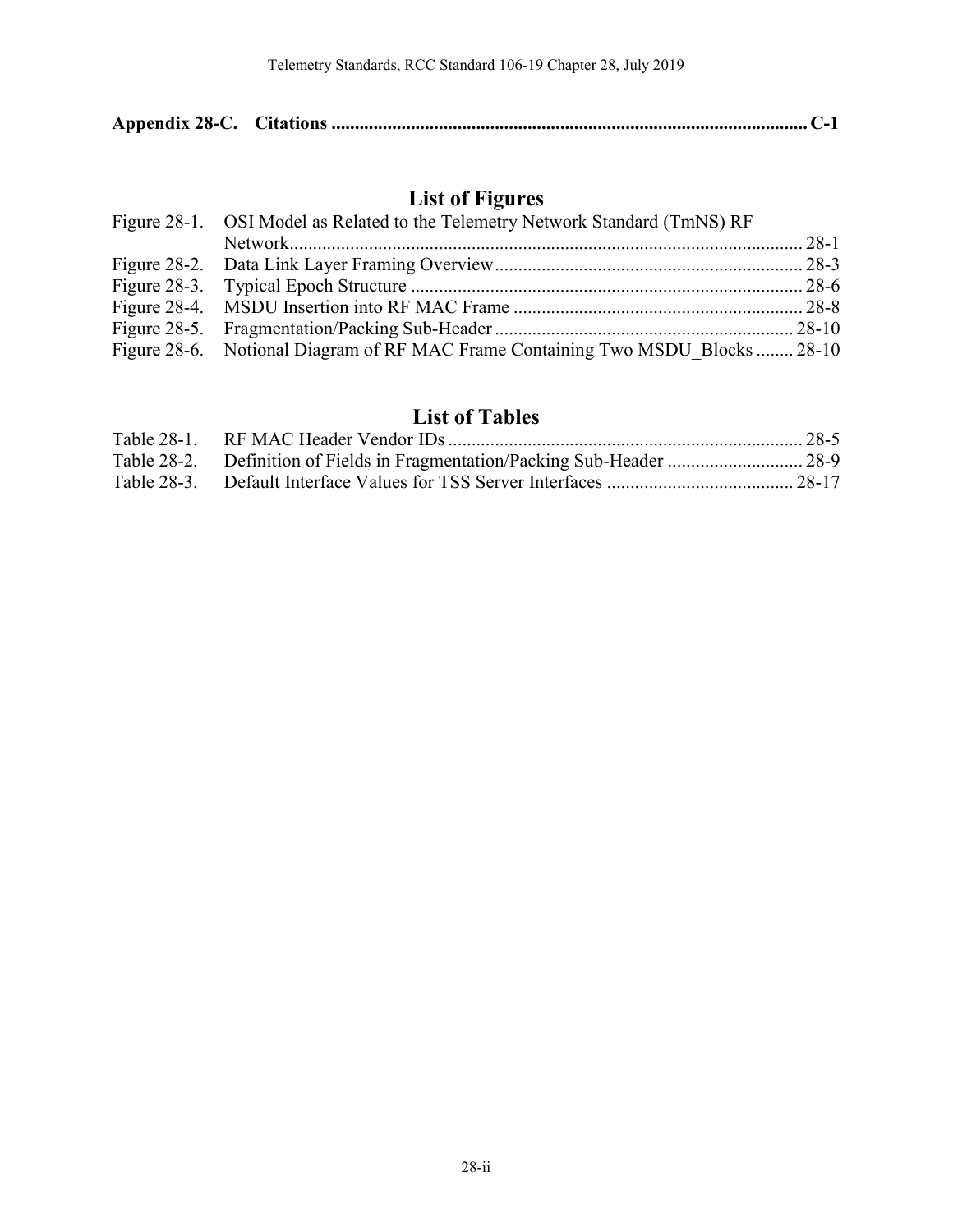# <span id="page-2-0"></span>**Acronyms**

| <b>AES</b>  | <b>Advanced Encryption Standard</b>                                 |
|-------------|---------------------------------------------------------------------|
| <b>BSN</b>  | block sequence number                                               |
| <b>CCMP</b> | Counter with Cipher Block Chaining Message Authentication Code mode |
|             | Protocol                                                            |
| <b>FCS</b>  | frame check sequence                                                |
| <b>FPSH</b> | fragmentation/packing sub-header                                    |
| <b>GPS</b>  | Global Positioning System                                           |
| <b>IETF</b> | <b>Internet Engineering Task Force</b>                              |
| IP          | <b>Internet Protocol</b>                                            |
| <b>LLC</b>  | logical link control                                                |
| <b>MAC</b>  | media access control                                                |
| <b>MDL</b>  | Metadata Description Language                                       |
| ms          | millisecond                                                         |
| <b>MSDU</b> | MAC service data unit                                               |
| <b>OSI</b>  | Open Systems Interconnection                                        |
| QoS         | Quality of Service                                                  |
| RF          | radio frequency                                                     |
| <b>RFC</b>  | <b>Request for Comment</b>                                          |
| <b>RFNM</b> | radio frequency network message                                     |
| SDU         | service data unit                                                   |
| <b>TCP</b>  | <b>Transmission Control Protocol</b>                                |
| TE          | Traffic Engineering                                                 |
| <b>TLV</b>  | Type Length Value                                                   |
| TmNS        | <b>Telemetry Network Standard</b>                                   |
| <b>TSS</b>  | <b>TmNS Source Selector</b>                                         |
| TxOp        | transmission opportunity                                            |
| <b>UDP</b>  | <b>User Datagram Protocol</b>                                       |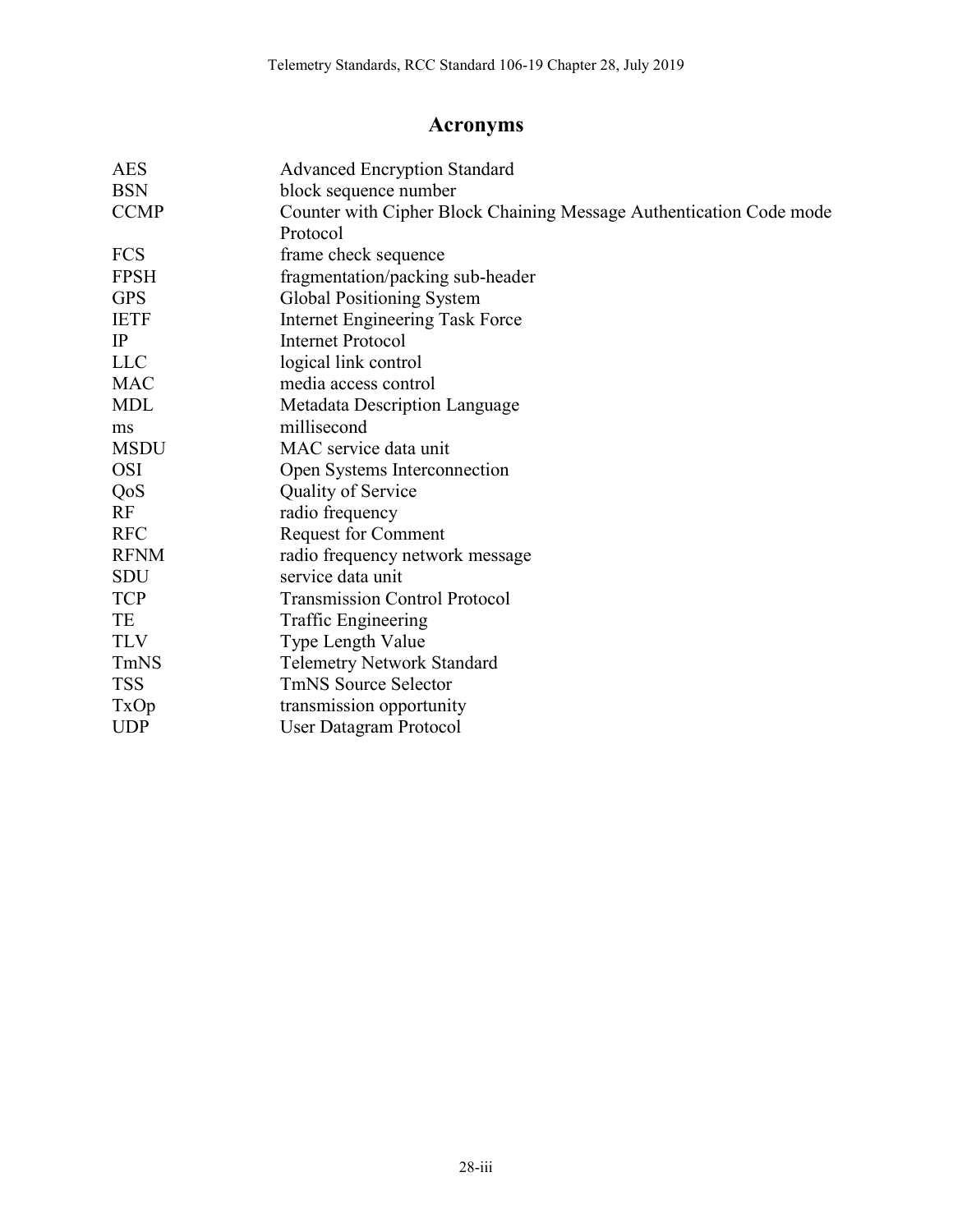This page intentionally left blank.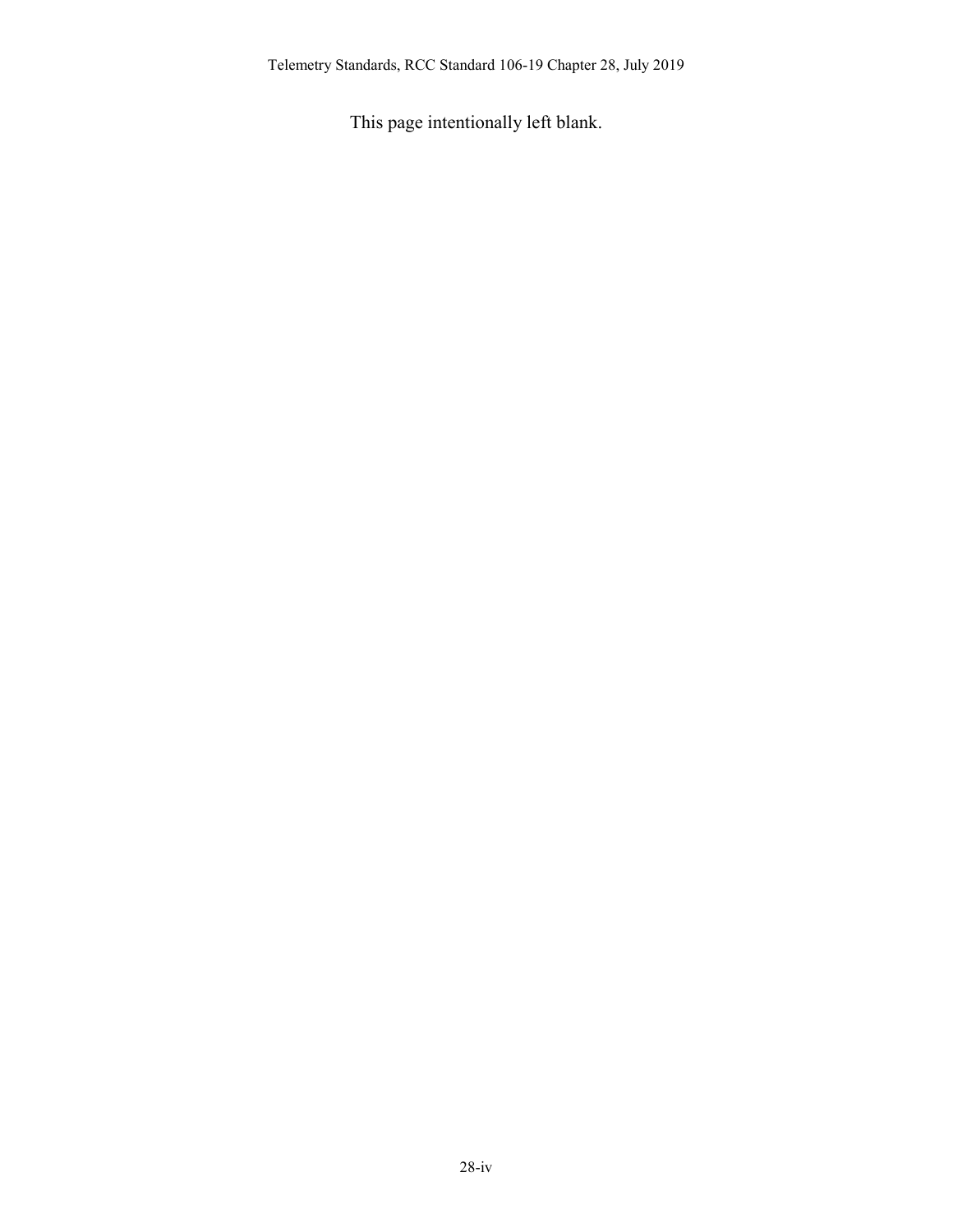## <span id="page-4-0"></span>CHAPTER 28

# **RF Network Management**

#### <span id="page-4-1"></span>**28.1 Introduction**

This chapter defines the mechanisms and processes for managing radio frequency (RF) links with the RF network. The RF network implements an Open Systems Interconnection (OSI) model approach [\(Figure 28-1\)](#page-4-2) to data transmission, where data moves through the OSI stack from the application layer to the physical layer, from physical layer to physical layer through some transmission medium, then back up the stack to another application on the receiving side. For the most part, the RF network operates just like any other Transmission Control Protocol (TCP)/Internet Protocol (IP) network, where a message is created using a standard data management protocol, such as Simple Network Management Protocol; is encapsulated at the transport layer to TCP or User Datagram Protocol (UDP); and then is further encapsulated into an IP packet that contains the logical addressing and path routing determination. Where the RF network differs from the standard OSI model is in the data link and physical layers, where media access controls (MACs) have been modified to support transmission over RF links.

|                 |                 |                   | <b>OSI Model</b>                                                                                                                                        |                                                |                               |
|-----------------|-----------------|-------------------|---------------------------------------------------------------------------------------------------------------------------------------------------------|------------------------------------------------|-------------------------------|
|                 | Layer           | Data Unit         | <b>Function</b>                                                                                                                                         | <b>Examples</b>                                |                               |
|                 | 7. Application  |                   | High Level APIs, including resource sharing, remote file<br>access, directory services and virtual terminals                                            | HTTP, FTP, SNMP, SSH, TELNET                   |                               |
| <b>Host</b>     | 6. Presentation | Data              | Translation of data between a networking service and<br>an application, including character encoding, data<br>compression and encryption/decryption     | HTML, CSS, GIF                                 |                               |
| Layers          | 5. Session      |                   | Managing communications sessions, i.e. continuous<br>exchange of information in the form of multiple back-<br>and-forth transmissions between two nodes | RPC, PAP, SSL, SQL                             |                               |
|                 | 4. Transport    | Segments/Datagram | Managing communications sessions, i.e. continuous<br>exchange of information in the form of multiple back-<br>and-forth transmissions between two nodes | TCP, UDP, NETBEUI                              |                               |
|                 | 3. Network      | Packet            | Structuring and managing a multi-node network,<br>including addressing, routing and traffic control                                                     | IPv4 IPv6, IPSec, Apple Talk, ICMP             |                               |
| Media<br>Layers | 2. Data Link    | Frame             | Reliable transmission of data frames between two<br>nodes connected by a physical layer                                                                 | PPP, IEE 802.2 L2TP, MAC, LLDP                 | Covered<br>by this<br>chapter |
|                 | 1. Physical     | <b>Bit</b>        | Transmission and reception of raw bit streams over a<br>physical medium                                                                                 | Ethernet physical layer, DSL USB, ISDN, DOCSIS | <b>IRIG 106</b><br>Chapter 27 |

Figure 28-1. OSI Model as Related to the Telemetry Network Standard (TmNS) RF Network

<span id="page-4-2"></span>The RF network manages communications at the data link and physical layers of the OSI model. This chapter focuses on the RF network with respect to managing the data link layer of the OSI model. The RF network is a multi-node network with a network layer control and data plane. The control plane for managing the RF link layer multiple access is described in this document. For information on the physical layer of the RF network, refer to [Chapter 27.](http://www.wsmr.army.mil/RCCsite/Documents/106-19_Telemetry_Standards/Chapter27.pdf) The RF network's control plane uses the existing ground network and adds RF connectivity to allow changes to RF transmission and capacity allocation in transceivers during missions. Radios need not establish direct bidirectional links with other transceivers in order to be part of the RF network. Rather, they are part of the network based on the principles and standards associated with normal IP routing protocols and need only support one or more paths to and from the overall RF network.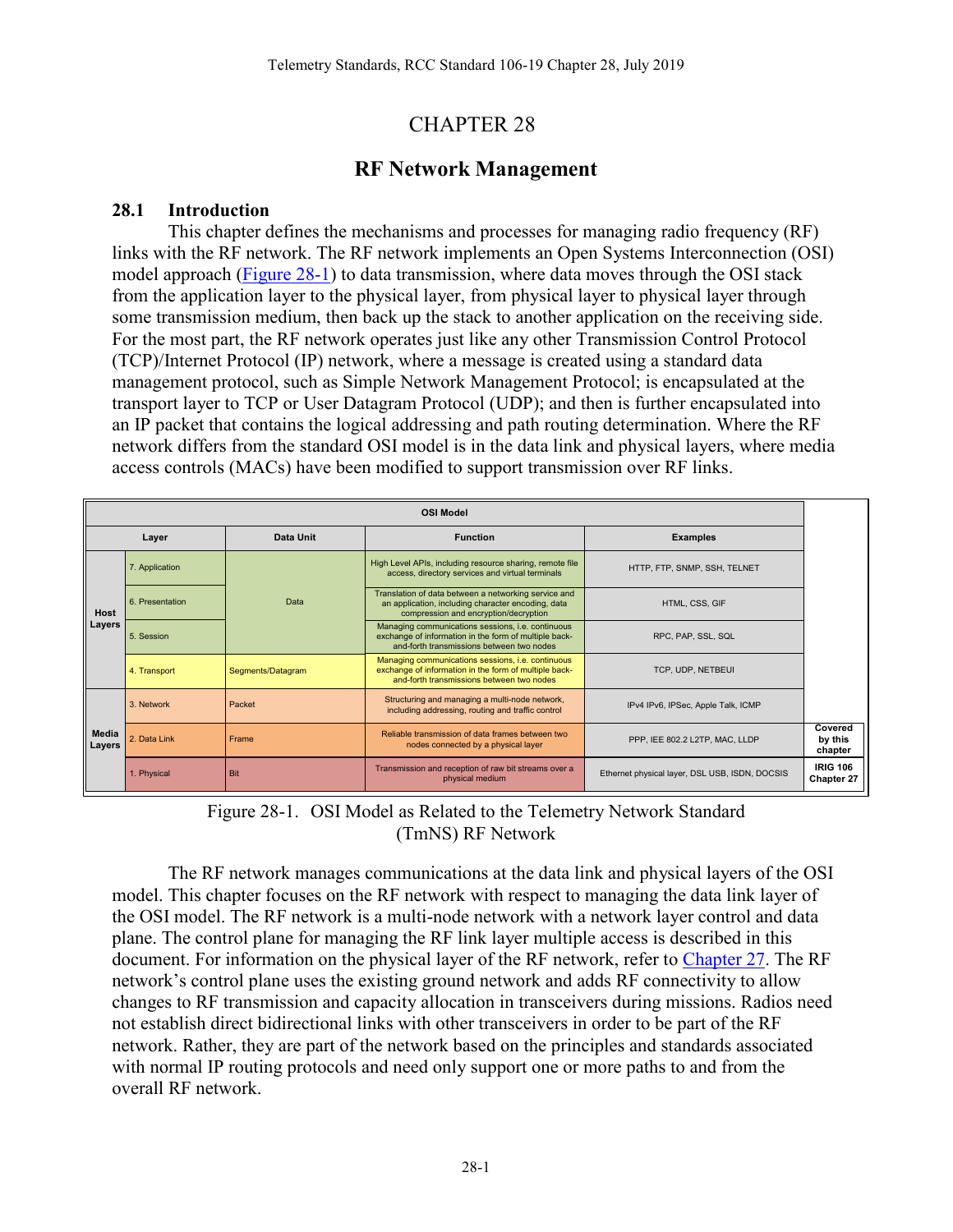The RF network media access utilizes an epoch-structure transmission scheme. Management of the epoch schedule is coordinated through the interfaces defined in this document.

In order to support dynamic updates to the epoch structure, transceivers update their currently active policies based on RF network messages. These messages define when the transceiver has been given authority to transmit. This chapter covers the setting of transmission opportunities (TxOps) and the associated supporting RF network messages, which are defined in [Chapter 24.](http://www.wsmr.army.mil/RCCsite/Documents/106-19_Telemetry_Standards/Chapter24.pdf) The end product of the link layer control plane messaging is the coordinated definition of the start and stop times associated with transmit opportunities in the RF network. An overview of the RF network's link layer concepts is given in Section [28.2.](#page-5-0)

When coordinating the transmission of multiple transmitting entities, it is the responsibility of RF link management to sequence the sending of TxOp messages and check for feedback of assigned TxOps from the transmitting entities in order to avoid multiple concurrent uses of the channel by multiple transmitters as required by range policy. The TxOps are assigned with either a finite or an infinite timeout value. An example of an epoch structure of an RF network is given in Section [28.3.](#page-8-3)

A specific RF link manager implementation performing the RF link management function and the transceivers being managed are all RF network components and should provide the interfaces covered in Chapters 22 through 25.

The bit numbering, bit ordering, and byte ordering conventions used in this chapter are described in [Chapter 21](http://www.wsmr.army.mil/RCCsite/Documents/106-19_Telemetry_Standards/Chapter21.pdf) Appendix 21-B.

#### <span id="page-5-0"></span>**28.2 RF Network Management Concepts and Definitions**

#### <span id="page-5-1"></span>28.2.1 Data Link Layer Framing

The RF network provides a standards-based IP network (Internet Engineering Task Force [IETF] Request for Comment [RFC]  $791<sup>1</sup>$  $791<sup>1</sup>$  $791<sup>1</sup>$  and RFC [2](#page-5-3)474<sup>2</sup>). Layers supporting this IP layer are unique to the TmNS RF network. [Figure 28-2](#page-6-3) shows an overview of the protocol layers associated with sending an IP packet over the data link layer and RF physical interface. The IP packets are referred to as MAC service data units (MSDUs) and are comprised of complete IP packets containing user data. The MSDUs are placed into payload blocks with aggregation and fragmentation performed to meet the maximum transmission unit of the RF channel. Advanced Encryption Standard (AES)-Counter with Cipher Block Chaining Message Authentication Code mode Protocol (CCMP) encryption may be used to provide added security on the RF link by encrypting the payload blocks. The length-limited payload blocks are separated into RF MAC frames and link layer header information is added. Forward error correction is added to the RF MAC frames to create LDPC blocks suitable for transmission over the RF interface. Details of the lower levels of this protocol are covered in [Chapter 27.](http://www.wsmr.army.mil/RCCsite/Documents/106-19_Telemetry_Standards/Chapter27.pdf)

<span id="page-5-2"></span><sup>&</sup>lt;sup>1</sup> Internet Engineering Task Force. "Internet Protocol." RFC 791. Updated by RFC 2474, RFC 6864, and RFC 1349. September 1981. Retrieved 16 April 2019. Available at [https://datatracker.ietf.org/doc/rfc791/.](https://datatracker.ietf.org/doc/rfc791/)

<span id="page-5-3"></span><sup>2</sup> Internet Engineering Task Force. "Definition of the Differentiated Services Field (DS Field) in the IPv4 and IPv6 Headers." RFC 2474. Updated by RFC 3260 and RFC 3168. December 1998. Retrieved 16 April 2019. Available at [https://datatracker.ietf.org/doc/rfc2474/.](https://datatracker.ietf.org/doc/rfc2474/)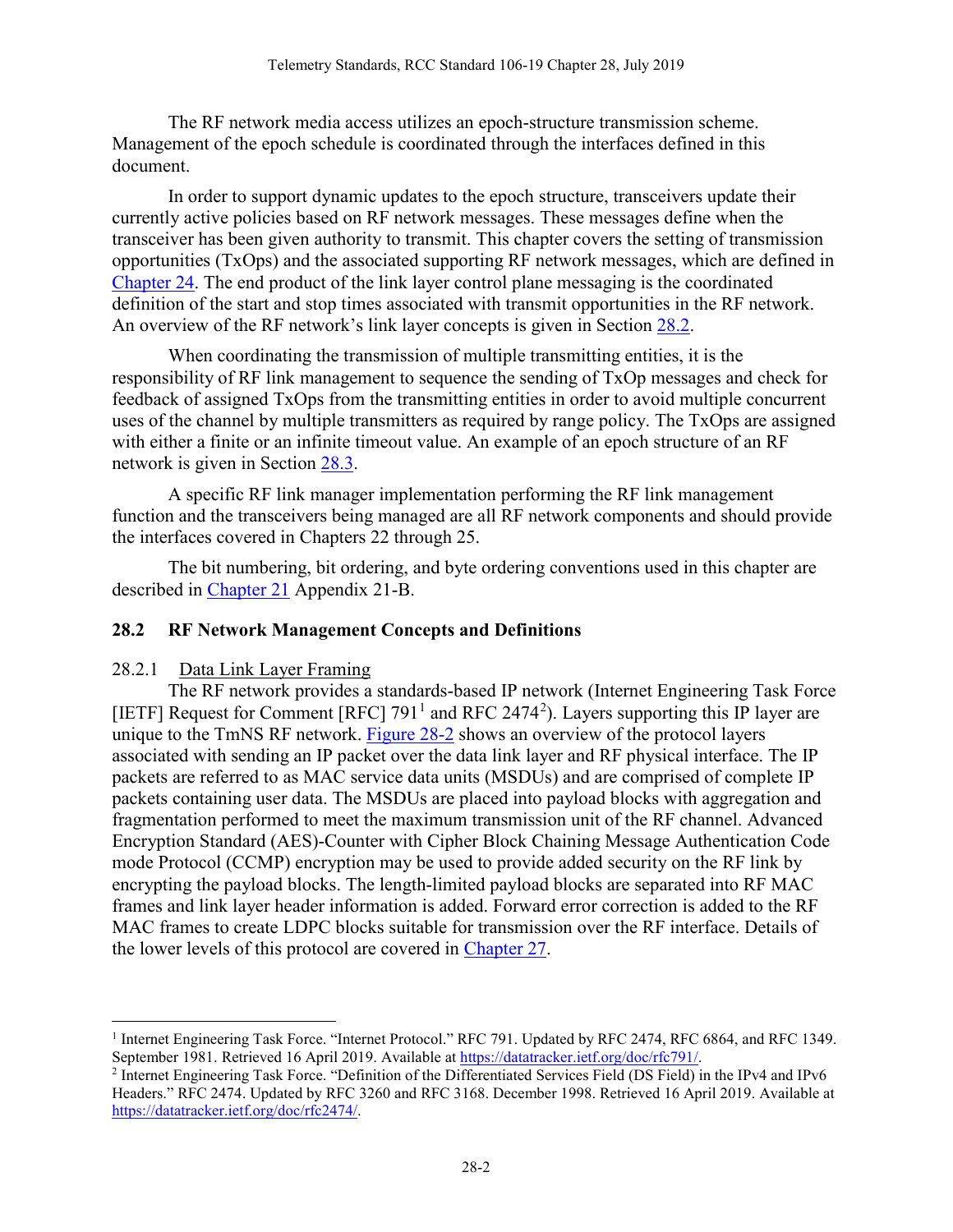

Figure 28-2. Data Link Layer Framing Overview

#### <span id="page-6-3"></span><span id="page-6-0"></span>28.2.2 RF Link Management

The RF link management is responsible for scheduling RF transmissions in TmNS radios. Time synchronization is critical to the orchestration of the scheduling. The RF link management also performs route selection for packets transiting from the wired networks to the RF networks.

There is at least one RF link management source associated with a ground station. The RF link management on the range may be controlling one or more transmitting entities on the ground. The RF link management also controls transmitting entities that are networked through the ground network, such as those contained on test articles.

The RF link management provides a set of control protocols for managing a transmitting entity's RF spectrum access. These protocols include:

- Transmission scheduling
- RF transmission capacity management
- Handoff management
- Power management TBD
- Link and RF Traffic Loading Status

#### <span id="page-6-1"></span>28.2.3 Epoch Structure

The RF network implements an epoch structure to provide an efficient utilization over a shared bandwidth. Link management messages support dynamic adjustment of the epoch structure being utilized by components comprising an RF network.

#### <span id="page-6-2"></span>28.2.4 Transmission Opportunities

A TxOp is a window in time over which a transmitting entity may transmit over its associated RF interface. The TxOp contains a start time and stop time that is relative to a repeating time boundary that is referred to as an epoch. The epoch is settable to a number of discrete times during initialization.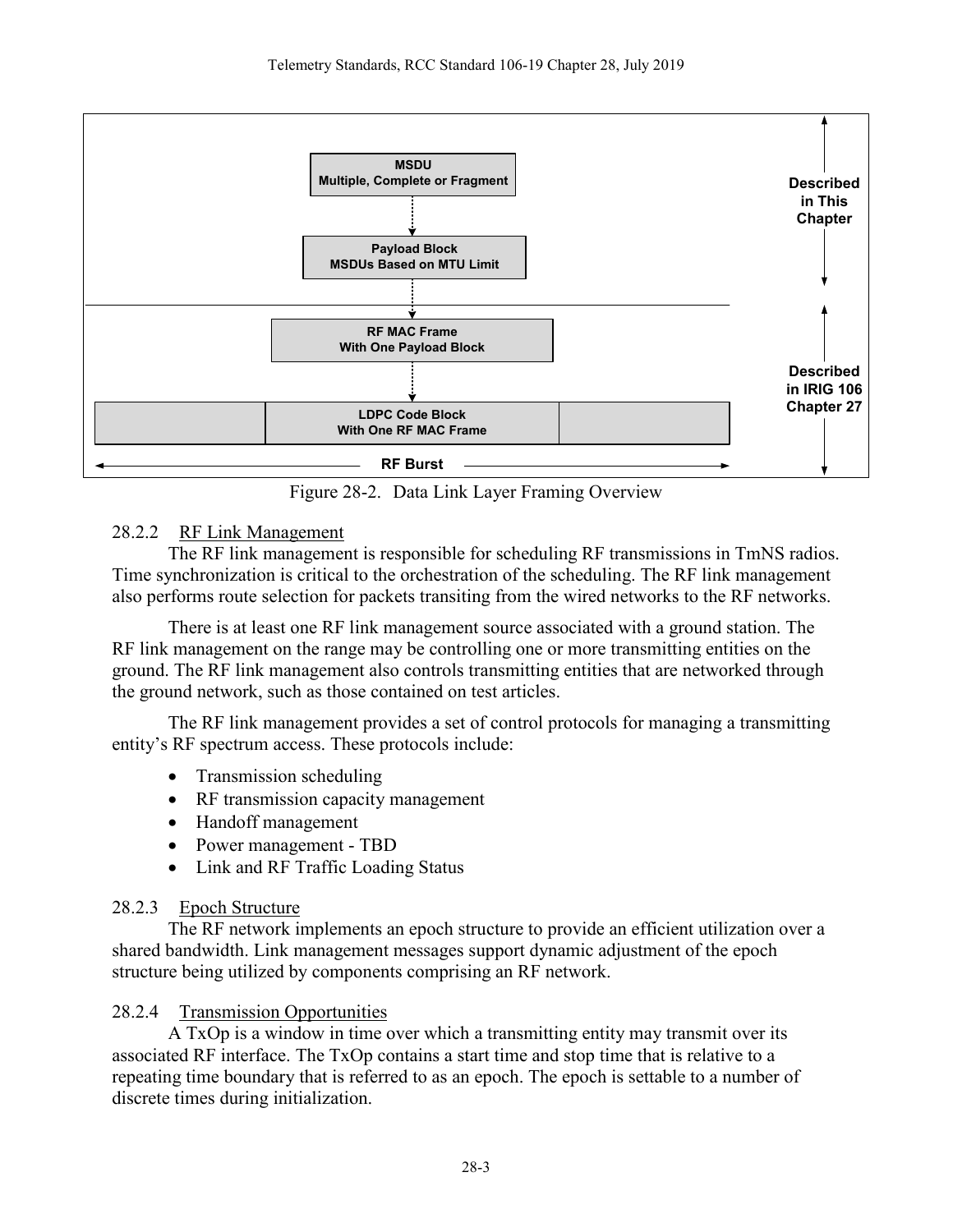## <span id="page-7-0"></span>28.2.5 Guard Time

Guard time is the time utilized by an overall RF network epoch schedule to assure clock jitter and RF propagation delays do not create undesired RF collisions. There are no RF network messages associated that specify guard time. Rather, the TxOps that are allocated to components within an RF network should be set up in a fashion in order to support the desired guard time. [Chapter 23](http://www.wsmr.army.mil/RCCsite/Documents/106-19_Telemetry_Standards/Chapter23.pdf) specifies an interface for communicating guard time to an RF link manager component. Default guard time is recommended to be 1 millisecond.

#### <span id="page-7-1"></span>28.2.6 Traffic Engineering Queues

The RF network components that are intended to behave as IETF IP routers shall provide Quality of Service (QoS) handling of traffic that is delivered to the RF interface. The QoS interface is implemented in the form of Traffic Engineering (TE) queues. As such, the behavior concerning the ingress and subsequent egress (or in overload situations, drop) of messages shall comply with the details specified in [Chapter 22.](http://www.wsmr.army.mil/RCCsite/Documents/106-19_Telemetry_Standards/Chapter22.pdf)

## <span id="page-7-2"></span>28.2.7 Handoff

Handoff is a process by which the RF path is changed to use a different RF network interface. In this way, the route (path) of RF propagation that is experiencing undesired receive RF quality can be directed to a different path. This updated path (post-handoff) will be through a different RF network interface that may be in the current RF network or it may include switching to another RF network. This chapter does not provide a particular mechanism for performing handoff operations but rather a sequence of use of RF management interfaces that can accomplish a variety of handoff operations.

# **NOTE**

It is expected that handoff will be performed when a test article transceiver begins to move out of range of a ground antenna, moves from one RF network to another, or moves from one range to another. This chapter does not specify a policy for when a handoff is to be performed. It can be automatically or manually directed.

## <span id="page-7-3"></span>28.2.8 Heartbeat

The Heartbeat mechanism defines a relative time to automatically cease transmissions and clear all TxOps from the transmission schedule for a transmitting entity. The initial heartbeat value shall be loaded from a Metadata Description Language (MDL) configuration file, and the value shall be updated upon reception of an RF network message containing a Heartbeat Type Length Value (TLV). Reception of an RF network message containing a Heartbeat TLV from RF link management that is directed to any RF network interface on the receiving transmitting entity will refresh the heartbeat counter for all RF network interfaces (e.g., links) on which the transmitting entity is processing TxOps. Links are defined in Subsection [28.2.9.](#page-7-4)

## <span id="page-7-4"></span>28.2.9 RF MAC Header Addressing

An RF MAC address source/destination pair that defines the endpoint of an RF transmission is called a "link". Links are individually managed, including scheduled, by the RF link management.

The RF MAC address shall be a 16-bit value subdivided into a Vendor ID field (most significant 4 bits) and an RF Interface field (least significant 12 bits), whereby the Vendor ID field uniquely identifies the manufacturer and the RF Interface field further uniquely identifies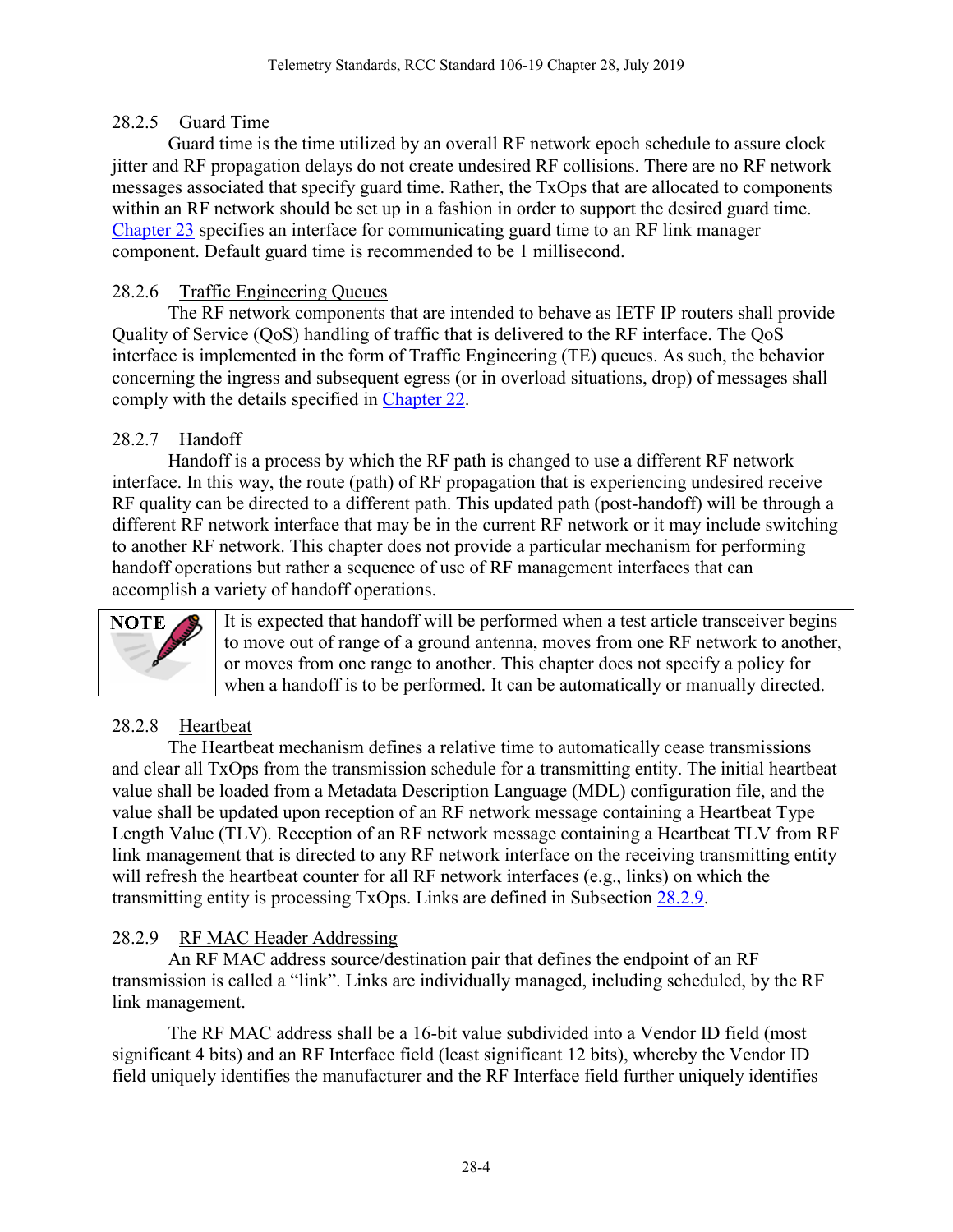<span id="page-8-4"></span>

|                        | Table 28-1. RF MAC Header Vendor IDs |
|------------------------|--------------------------------------|
| <b>Vendor IDs</b>      | <b>Description</b>                   |
| 4'b0000                | Reserved                             |
| $4'$ b0001-4'b1101     | Vendors                              |
| $4'$ b $1110$          | Experimental                         |
| $4'$ b <sub>1111</sub> | Multicast                            |

an RF component produced by that manufacturer. One of the Vendor ID fields is reserved for RF multicast group addresses. [Table 28-1](#page-8-4) displays RF MAC header vendor IDs.

The assignment of a unique Vendor ID value to each manufacturer is outside the scope of this chapter. Manufacturers are responsible for ensuring the uniqueness of the RF MAC address space of the components they produce.

## <span id="page-8-0"></span>28.2.10 Timing

The RF link management and all entities under its control shall have their clocks synchronized. Methods of time synchronization are defined in [Chapter 22.](http://www.wsmr.army.mil/RCCsite/Documents/106-19_Telemetry_Standards/Chapter22.pdf) The format of the time in RF network messages is defined in [Chapter 24.](http://www.wsmr.army.mil/RCCsite/Documents/106-19_Telemetry_Standards/Chapter24.pdf)

## <span id="page-8-1"></span>28.2.11 Virtual TxOps

When a transmitting entity does not have any TxOps allocated for the current or any future epochs, a Virtual TxOp time slot shall be available for responding to link layer control plane TCP connection over the RF interface. The Virtual TxOp shall be a single burst in size and shall be located at the beginning of each Global Positioning System (GPS) second. This allows the RF link management to receive return messages from a transmitting entity in the exchange of TCP control messaging after which time a TxOp Assignment TLV can be sent to the transmitting entity in order to maintain long-term communications.



The RF link management uses a TCP connection that requires a bidirectional handshake to occur before TxOp Assignment TLVs can be received. The use of the Virtual TxOp transmission allows standard TCP methods to establish the link layer control path without using unprotected messaging.

## <span id="page-8-2"></span>28.2.12 Independent Operation

An RF network shall be capable of operating independent of RF link management control. In this mode of operation, TxOp allocations are the result of configuring with an MDL file that contains the transmission schedule. A heartbeat value of infinite allows TxOp assignments to remain in effect indefinitely, assuming the TxOp timeout value remains greater than zero, or until RF link management changes the value by sending a non-infinite heartbeat value in a Heartbeat TLV. The transmitting entity operating independent of RF link management as described shall allow RF link management control to take over independent operations. An independent transmitting entity allows externally received Heartbeat TLVs and TxOp Assignment TLVs to overwrite MDL-provided values.

## <span id="page-8-3"></span>**28.3 RF Media Access Control Layer**

The RF MAC layer is responsible for providing access to the physical media (i.e., the wireless RF network). On the transmission side, it is responsible for framing IP packets for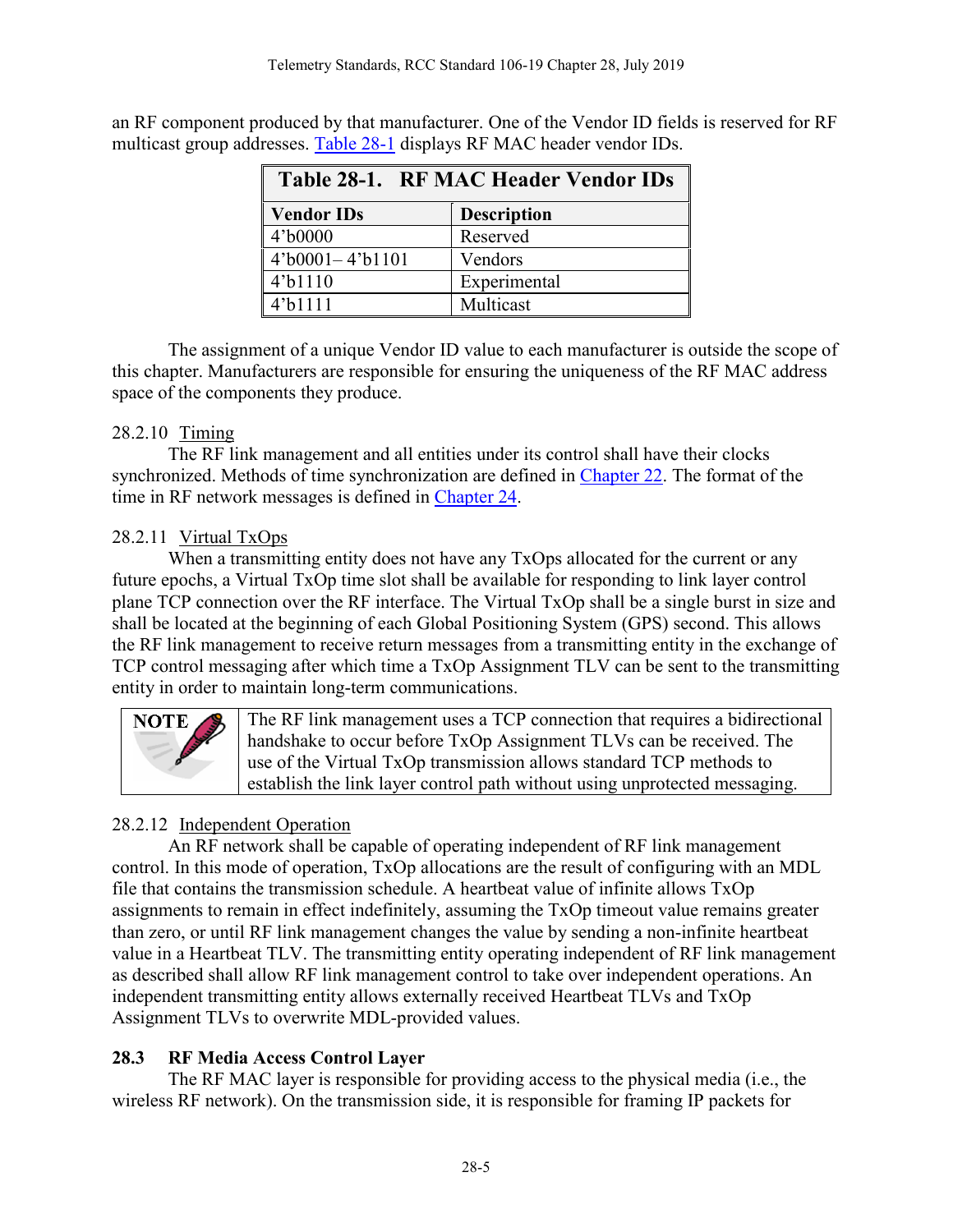physical transmission (adding in the layer 2 hardware addresses for the source/destination pair of the link). On the receive side, it is responsible for validating the checksum sent with each packet (known as the frame check sequence [FCS]) and de-framing the received packet.

## <span id="page-9-0"></span>28.3.1 Epoch

The RF channel will be supported by an epoch structure to separate transmission signals. It emulates full-duplex communication over a half-duplex link and is utilized by the TmNS RF network. The transmitting entity shall synchronize the epoch start time with a commonly referenced external time synchronization mechanism that is common to the RF network.

## 28.3.1.1 Epoch Structure

An epoch structure shall contain an integer multiple of TxOp assignments. The number of TxOps and their durations are assigned according to the need and policy that has been put in place by RF link management. [Figure 28-3](#page-9-1) depicts an example of a schedule with four transmitting entities in a network with TxOps to access the RF network.



Figure 28-3. Typical Epoch Structure

<span id="page-9-1"></span>Transmitting entities in the network are only aware of the start and stop times of a TxOp, and it is the responsibility of RF link management to provide unscheduled time in order to provide sufficient guard times when scheduling TxOps. For times other than the assigned TxOp periods in an epoch, a transceiver shall transition to receive mode, i.e., capable of receiving transmissions destined for it. When there are no packets ready to be transmitted when a scheduled TxOp period occurs, the transmitting entity shall not transmit. A detailed description of the TmNS RF burst sequence requirements for the transmitting entity can be found in [Chapter](http://www.wsmr.army.mil/RCCsite/Documents/106-19_Telemetry_Standards/Chapter27.pdf)  [27.](http://www.wsmr.army.mil/RCCsite/Documents/106-19_Telemetry_Standards/Chapter27.pdf)

## 28.3.1.2 Epoch Timing

The duration of the epoch frame period shall be constrained to the following allowable values: 1000 ms (maximum epoch size), 500 ms, 250 ms, 125 ms, 100 ms (default epoch size), 50 ms, 40 ms, 25 ms, 20 ms, 10 ms (minimum epoch size). Epoch size for a transmitting entity shall only be set during configuration through the MDL configuration file. It is not required that RF link management update the allocated capacity at the same rate as the epoch period used in the RF network. Epochs shall be aligned with time-synchronized seconds as defined in [Chapter](http://www.wsmr.army.mil/RCCsite/Documents/106-19_Telemetry_Standards/Chapter22.pdf)  [22](http://www.wsmr.army.mil/RCCsite/Documents/106-19_Telemetry_Standards/Chapter22.pdf) corresponding with a transition between two adjacent epochs.

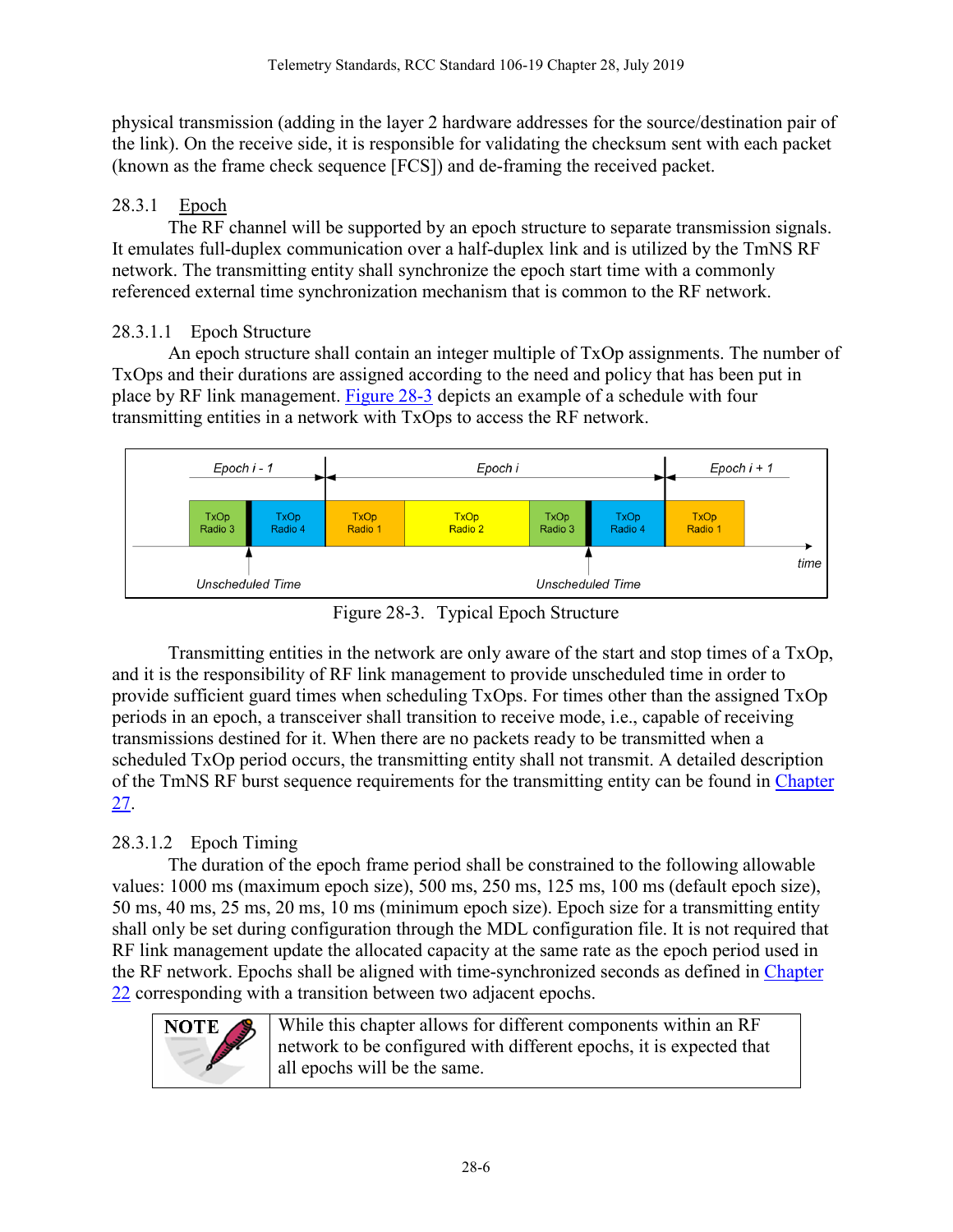#### 28.3.1.3 Guard Times

Between TxOp allocations, a period of no transmissions referred to as a guard time may be provided by RF link management or independent MDL configuration to allocate time between transmissions. Guard times also can be used to account for RF propagation delays across the range. It is the responsibility of the RF link management to provide guard times between the TxOps that it allocates. Guard times are intentional gaps in the epoch structure in which no transmitting entity has a TxOp.

#### 28.3.1.4 Transmission Opportunity

The use of TxOps provides a mechanism of provisioning coordinated channel capacity across multiple transmitting entities on an RF network based on the policies in place for the range. To access the RF media, one or more TxOps is assigned to a transmitting entity. A single TxOp is the authority of the transmitting entity to transmit to its RF interface between two time periods, referred to as start and stop times. The start and stop times of a TxOp are defined relative to a recurring epoch start time. The epoch start time of a transmitting entity should be synchronized with GPS seconds or external time synchronization as defined in [Chapter 22.](http://www.wsmr.army.mil/RCCsite/Documents/106-19_Telemetry_Standards/Chapter22.pdf)

Each TxOp has a defined destination RF MAC address (e.g., link) that is set to the RF MAC address of an individual transceiver or an RF multicast group address. Transceivers can be set to listen on one or more multicast addresses in addition to their RF MAC address. Multiple TxOps can be assigned to a transmitting entity that are for the same, different, or a combination of RF MAC addressed destinations.

If a transmitting entity does not have sufficient data to generate burst sequences that completely fill a TxOp, then it may cease transmission after all needed burst sequences have been transmitted, i.e., a transmitting entity is not required to pad to fill a TxOp.

If a transmitting entity has ceased transmission in a TxOp and more data becomes available to be transmitted while there is sufficient time remaining in the TxOp both to allow the minimum time between transmissions and to transmit one or more complete burst sequences, then the transmitting entity shall resume transmission, transmitting one or more contiguous burst sequences.

| <b>NOTE</b>        | The timeout value in the TxOp TLVs allows epochs of transmissions and not  |
|--------------------|----------------------------------------------------------------------------|
| <b>Mary Marine</b> |                                                                            |
|                    | each transmission to be scheduled. This relaxes the requirement of RF link |
|                    | management processing and supporting network speed. Prior to the addition  |
|                    | of the timeout functionality, the RF link management was required to       |
|                    | generate the complete network complement of RF network messages            |
|                    | containing TxOp TLVs and transfer them to the transmitting entities,       |
|                    | meeting tight setup times, each epoch for proper RF data plane management. |

## <span id="page-10-0"></span>28.3.2 Media Access Control Frame Structure

The MAC frame structure determines what RF transmissions are received. The RF MAC filters received traffic, accepting only those RF transmissions that the receiving entity is interested in receiving.

#### 28.3.2.1 Header Format

Frame headers for RF MAC control frames contain the destination, source, and a length. The destination address is either an RF MAC address of the destination transceiver or an RF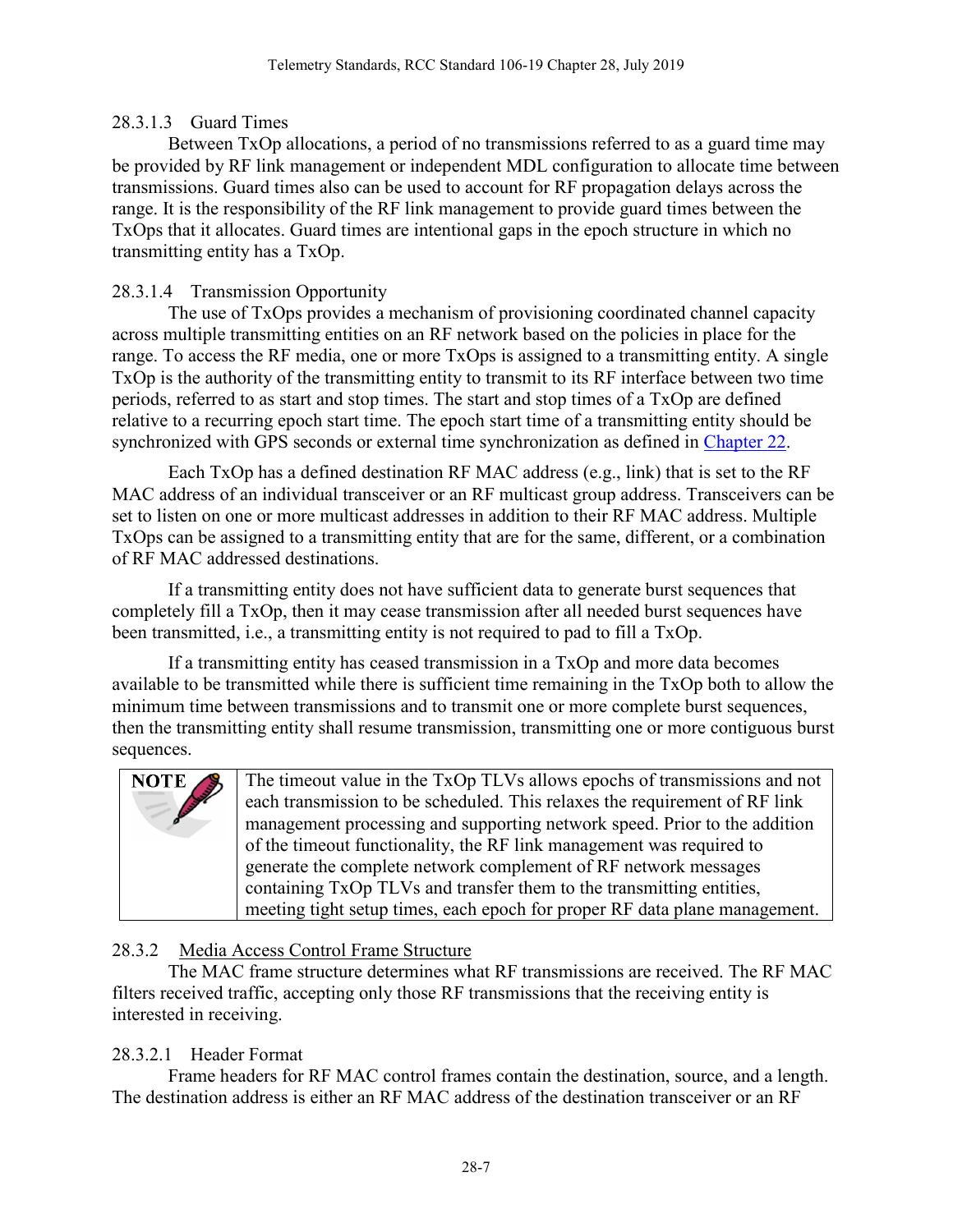multicast address that specifies the RF multicast group that receiving entities can listen to. The source address is always the RF MAC address of the transmitting entity. A length is included that indicates the length of the MAC payload in the MAC frame. Additional information about the RF MAC frame format can be found in [Chapter 27.](http://www.wsmr.army.mil/RCCsite/Documents/106-19_Telemetry_Standards/Chapter27.pdf)

#### 28.3.2.2 Unprotected Payload

All link layer control frames are contained in secure TCP payload streams with only the RF MAC layer header including the source and destination sent unprotected. The FCS is also sent unprotected to allow for physical layer verification of a correctly received frame.

## 28.3.2.3 Protected Payload

The link layer control frames are contained in TCP secure IP packets. These frames contain RF network messages to control transmissions on the RF network. If AES encryption is used, then the secure TCP packets will have an additional level of encryption.

#### <span id="page-11-0"></span>28.3.3 RF MAC Payloads

The MSDUs are received from upper protocol layers by the RF link layer and are aggregated, fragmented, or directly placed into payload blocks. The payload blocks have a fragmentation/packing sub-header (FPSH) header added to preserve the original MSDU shape when reconstruction is performed at the link layer on the receiving end. The combined payload block and FPSH header are then encapsulated either encrypted or unencrypted into the RF MAC frame described in [Chapter 27.](http://www.wsmr.army.mil/RCCsite/Documents/106-19_Telemetry_Standards/Chapter27.pdf) This is shown in [Figure 28-4.](#page-11-1)



Figure 28-4. MSDU Insertion into RF MAC Frame

## <span id="page-11-1"></span>28.3.3.1 RF MAC Service Data Units

The RF MAC service data units (MSDUs) are portions of messages to be transmitted across the RF link. The MSDUs are placed into blocks with aggregation and fragmentation performed.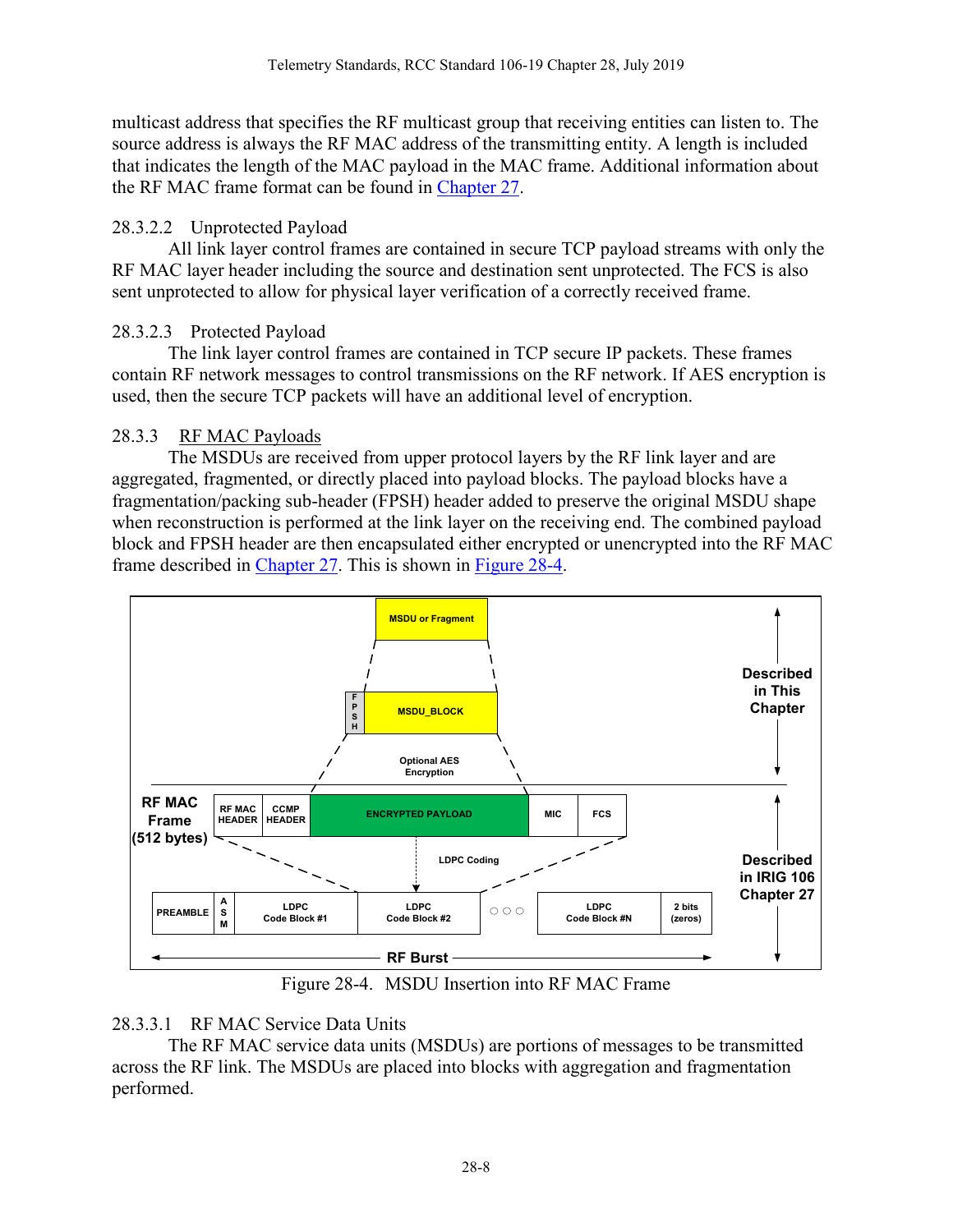#### 28.3.3.2 RF MAC Frame Fragmentation

If an IP packet is too long to fit into an RF MAC frame, then it is fragmented, which is the process by which an RF MSDU is divided into one or more MSDU\_Blocks. An MSDU Block contains a full MSDU or a fragment of an MSDU. The fragmentation process is undertaken to allow efficient use of available payload in an RF MAC frame. Capabilities of fragmentation and reassembly are required. Fragments are tagged with their position in their parent SDU in accordance with the values defined for the Fragmentation Control field shown in [Table 28-2.](#page-12-0)

<span id="page-12-0"></span>

|              |        | Table 28-2. Definition of Fields in Fragmentation/Packing Sub-Header   |
|--------------|--------|------------------------------------------------------------------------|
| Field        | Width  | Description                                                            |
|              | (Bits) |                                                                        |
| FC           | 2      | <b>Fragmentation Control</b>                                           |
|              |        | Indicates the fragmentation state of the payload MSDU:                 |
|              |        | $00 =$ no fragmentation                                                |
|              |        | $01$ = last fragment                                                   |
|              |        | $10 =$ first fragment                                                  |
|              |        | $11 =$ continuing (middle) fragment                                    |
| Reserved     | 3      | Reserved                                                               |
| <b>BSN</b>   | 11     | Block sequence number (BSN) for this MSDU Block                        |
|              |        | $[0 2047]$ modulo 2048                                                 |
| Priority     | 3      | Priority ranking for this MSDU Block                                   |
| Length       | 13     | Length (in bytes) of this MSDU Block, including this six-byte FPSH [7] |
|              |        | 500]                                                                   |
| Protocol     | 16     | Type of Protocol                                                       |
|              |        | Use standard Ethernet values                                           |
| <b>TOTAL</b> | 48     |                                                                        |

Multiple short RF MSDUs and/or fragments of RF MSDUs can be packed in the same RF MAC frame. Capabilities of packing and unpacking are required. When an RF MSDU is not fragmented, the Fragmentation Control field in the FPSH shall be set to 00 ("No Fragmentation").

An FPSH precedes each fragment or packed entity. Each fragment or packed message is itself an MSDU Block. The FPSH structure is depicted in [Figure 28-5.](#page-13-0)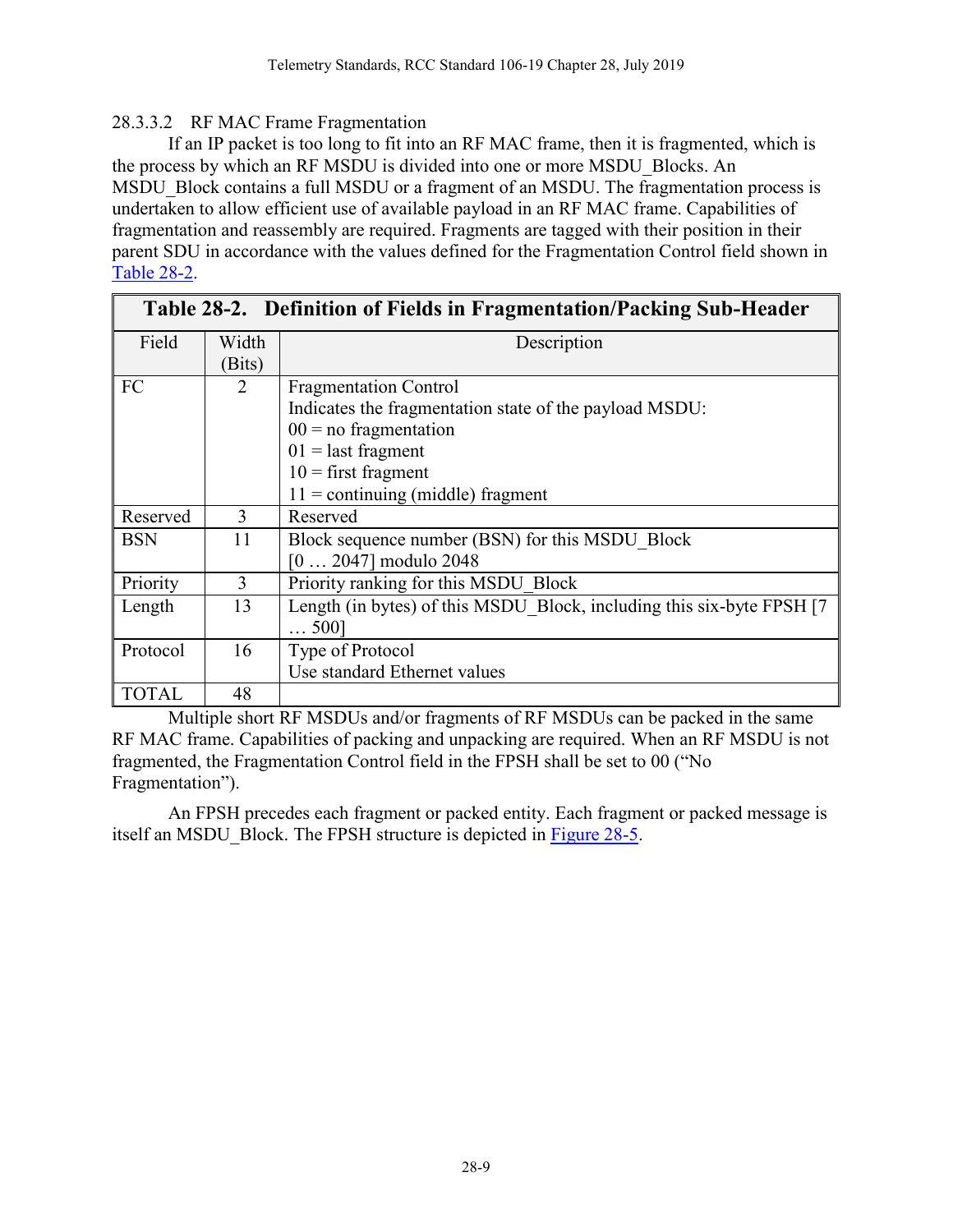|                                                                                             |                                |                                |                                | 16 bits                                                                                                                                                                                                                                                                                                                                                                                                                                                                   |   |                                                    |            |            |  |
|---------------------------------------------------------------------------------------------|--------------------------------|--------------------------------|--------------------------------|---------------------------------------------------------------------------------------------------------------------------------------------------------------------------------------------------------------------------------------------------------------------------------------------------------------------------------------------------------------------------------------------------------------------------------------------------------------------------|---|----------------------------------------------------|------------|------------|--|
|                                                                                             | bit 1!                         | bit 14<br>bit 13               |                                | $\left \frac{1}{12}\right \frac{1}{12}\left \frac{1}{12}\right \frac{1}{12}\left \frac{1}{12}\right \frac{1}{12}\left \frac{1}{12}\right \frac{1}{12}\left \frac{1}{12}\right \frac{1}{12}\left \frac{1}{12}\right \frac{1}{12}\left \frac{1}{12}\right \frac{1}{12}\left \frac{1}{12}\right \frac{1}{12}\left \frac{1}{12}\right \frac{1}{12}\left \frac{1}{12}\right \frac{1}{12}\left \frac{1}{12}\right \frac{1}{12}\left \frac{1}{12}\right \frac{1}{12}\left \frac$ |   |                                                    |            | bit 0      |  |
|                                                                                             | FC<br>(2 bits)                 |                                | Reserved<br>$(3 \text{ bits})$ |                                                                                                                                                                                                                                                                                                                                                                                                                                                                           |   | Block Sequence Number (BSN)<br>$(11 \text{ bits})$ |            |            |  |
|                                                                                             |                                | Priority<br>$(3 \text{ bits})$ |                                | Length of the MSDU or fragment<br>$(13 \text{ bits})$                                                                                                                                                                                                                                                                                                                                                                                                                     |   |                                                    |            |            |  |
|                                                                                             |                                |                                |                                | <b>Type of Protocol</b><br>$(16 \text{ bits})$                                                                                                                                                                                                                                                                                                                                                                                                                            |   |                                                    |            |            |  |
|                                                                                             |                                |                                |                                | Figure 28-5. Fragmentation/Packing Sub-Header                                                                                                                                                                                                                                                                                                                                                                                                                             |   |                                                    |            |            |  |
| RF MAC frame and 478 bytes in an RF MAC frame protected with AES-CCMP encrypt               |                                |                                |                                | The MSDU Block size shall be variable with a maximum of 494 bytes in an unp                                                                                                                                                                                                                                                                                                                                                                                               |   |                                                    |            |            |  |
| packets that are marked as IP type in the Protocol field.                                   |                                |                                |                                | The link layer control messages described in this document are sent within standard                                                                                                                                                                                                                                                                                                                                                                                       |   |                                                    |            |            |  |
| MSDU_Blocks each with its associated FPSH. See the notional diagram in <b>Figure 28-6</b> . |                                |                                |                                | If an RF MAC frame has a payload field, the payload shall comprise one or more                                                                                                                                                                                                                                                                                                                                                                                            |   |                                                    |            |            |  |
|                                                                                             |                                |                                |                                | <b>RF MAC Frame</b>                                                                                                                                                                                                                                                                                                                                                                                                                                                       |   |                                                    |            |            |  |
|                                                                                             | <b>RF MAC</b><br><b>HEADER</b> | <b>CCMP</b><br><b>HEADER</b>   |                                | <b>ENCRYPTED PAYLOAD</b>                                                                                                                                                                                                                                                                                                                                                                                                                                                  |   |                                                    | <b>MIC</b> | <b>FCS</b> |  |
|                                                                                             |                                |                                |                                |                                                                                                                                                                                                                                                                                                                                                                                                                                                                           |   |                                                    |            |            |  |
|                                                                                             |                                |                                |                                |                                                                                                                                                                                                                                                                                                                                                                                                                                                                           |   |                                                    |            |            |  |
|                                                                                             |                                |                                | P<br>s<br>н                    | <b>MSDU_Block</b>                                                                                                                                                                                                                                                                                                                                                                                                                                                         | н | <b>MSDU_Block</b>                                  |            |            |  |
|                                                                                             |                                |                                |                                | <b>MSDU or Fragment</b>                                                                                                                                                                                                                                                                                                                                                                                                                                                   |   | <b>MSDU or</b><br><b>Fragment</b>                  |            |            |  |
|                                                                                             |                                |                                |                                | Figure 28-6. Notional Diagram of RF MAC Frame Containing Two<br><b>MSDU Blocks</b>                                                                                                                                                                                                                                                                                                                                                                                        |   |                                                    |            |            |  |
| may necessitate fragmenting the next MSDU that is to be transmitted.                        |                                |                                |                                | Whenever possible, the payload of an RF MAC frame shall be completely filled.                                                                                                                                                                                                                                                                                                                                                                                             |   |                                                    |            |            |  |

Figure 28-5. Fragmentation/Packing Sub-Header

<span id="page-13-0"></span>The MSDU Block size shall be variable with a maximum of 494 bytes in an unprotected RF MAC frame and 478 bytes in an RF MAC frame protected with AES-CCMP encryption.

The link layer control messages described in this document are sent within standard IP packets that are marked as IP type in the Protocol field.



Figure 28-6. Notional Diagram of RF MAC Frame Containing Two MSDU\_Blocks

<span id="page-13-1"></span>Whenever possible, the payload of an RF MAC frame shall be completely filled. This may necessitate fragmenting the next MSDU that is to be transmitted.

If there are 6 bytes or fewer remaining in a payload, the remaining bytes shall be padded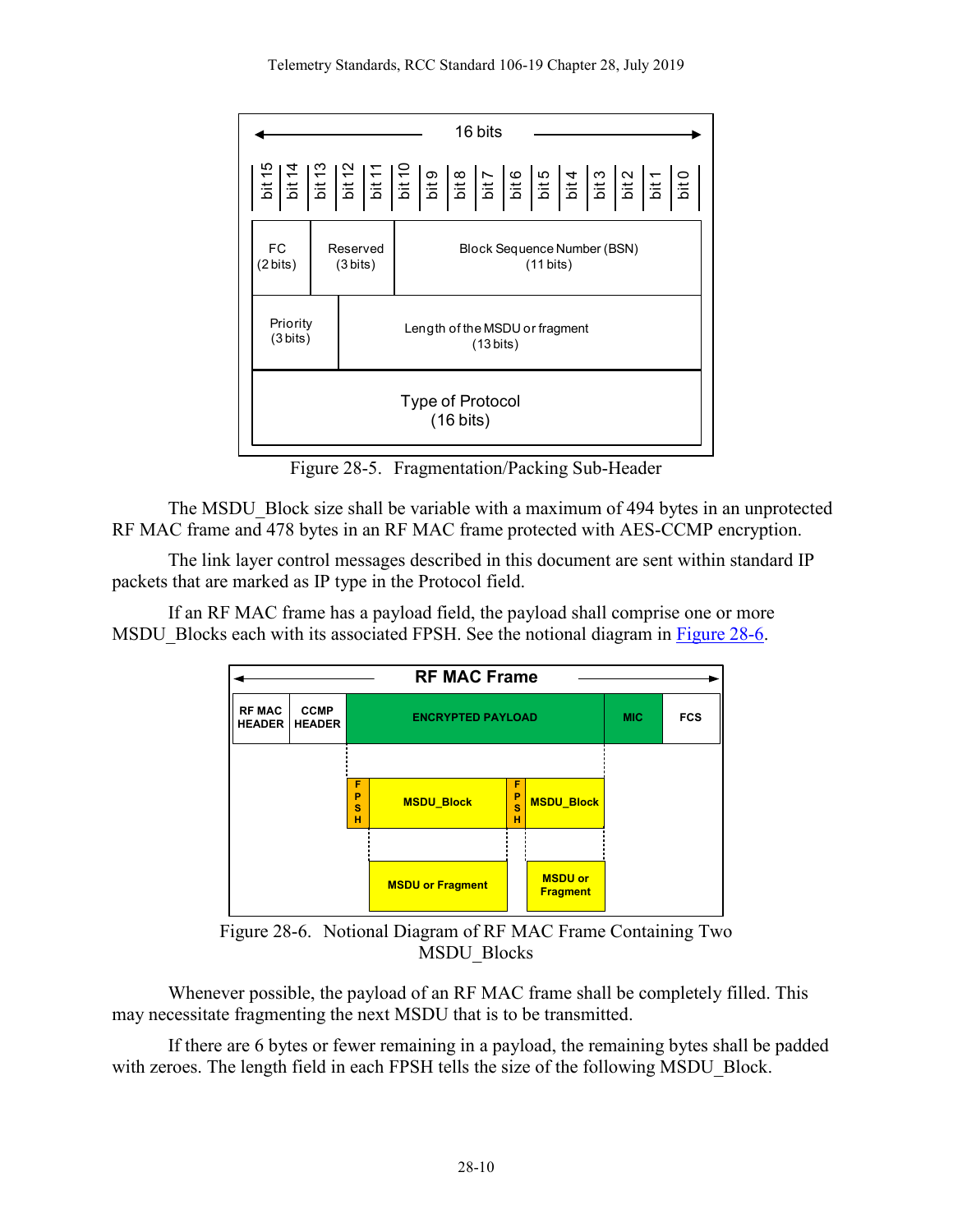If an MSDU is fragmented into multiple MSDU\_Blocks, the multiple MSDU\_Blocks shall be transmitted in the same order in which they occurred in the MSDU and shall have BSNs that are consecutive integers, modulo the BSN modulus.

If an MSDU is fragmented into multiple MSDU\_Blocks and all the MSDU\_Blocks are not transmitted in a single TxOp, then the remaining MSDU\_Blocks should be the first new MSDU\_Blocks sent at this priority level. When MSDU\_Blocks are available for more than one priority level, MSDU\_Blocks marked with the higher numeric priority values shall be chosen over lower numeric priority values.

#### <span id="page-14-0"></span>28.3.4 Frame Check Sequence

The FCS contained at the end of an RF MAC frame shall serve as a link layer errorchecking mechanism. The FCS generation and verification is covered in [Chapter 27.](http://www.wsmr.army.mil/RCCsite/Documents/106-19_Telemetry_Standards/Chapter27.pdf) Additionally, the higher-layer protocols (e.g., IP checksums) perform their own error checking.

## <span id="page-14-1"></span>**28.4 Logical Link Control Layer**

The logical link control (LLC) layer of the RF network provides media access control and transfer of data frames. The LLC layer provides the control mechanisms for dynamically managing transmission bandwidth.

Epoch-based RF link management is accomplished by sending RF network messages to the transmitting entities to modify the current transmission schedules.



The RF network messages are sent with IP Precedence as defined in [Chapter 22](http://www.wsmr.army.mil/RCCsite/Documents/106-19_Telemetry_Standards/Chapter22.pdf) Subsection 22.5.3.2.

An RF network message may contain multiple types of TLVs. When an RF network message contains multiple TLVs, each TLV shall be processed in the order in which they are packed.

## <span id="page-14-2"></span>28.4.1 TxOp Processing

The external loading of a schedule of TxOps from external MDL shall be equivalent to receiving a sequence of RF network messages with TxOp Assignment TLVs. An export of a transmitting entity's configuration in MDL shall include all the currently scheduled TxOps regardless of whether they originate from TxOp Assignment TLVs in RF network messages, an MDL configuration file, or a combination of both input sources. The transmitting entity shall allow TxOp Assignment TLVs received in RF network messages to modify existing scheduled TxOps, including those initially set during configuration with an MDL file.

A TxOp assignment for a transmitting entity may be different in each epoch, and multiple TxOp Assignment TLVs for use in a single epoch may be sent in the same RF network message from RF link management. Received TxOps shall take effect within two complete epoch start times after reception. For each allocated TxOp in a transmitting entity's schedule, the transmitting entity shall send a status RF network message containing TLVs with both information on all QoS transmit queue levels and receiver link quality to RF link management.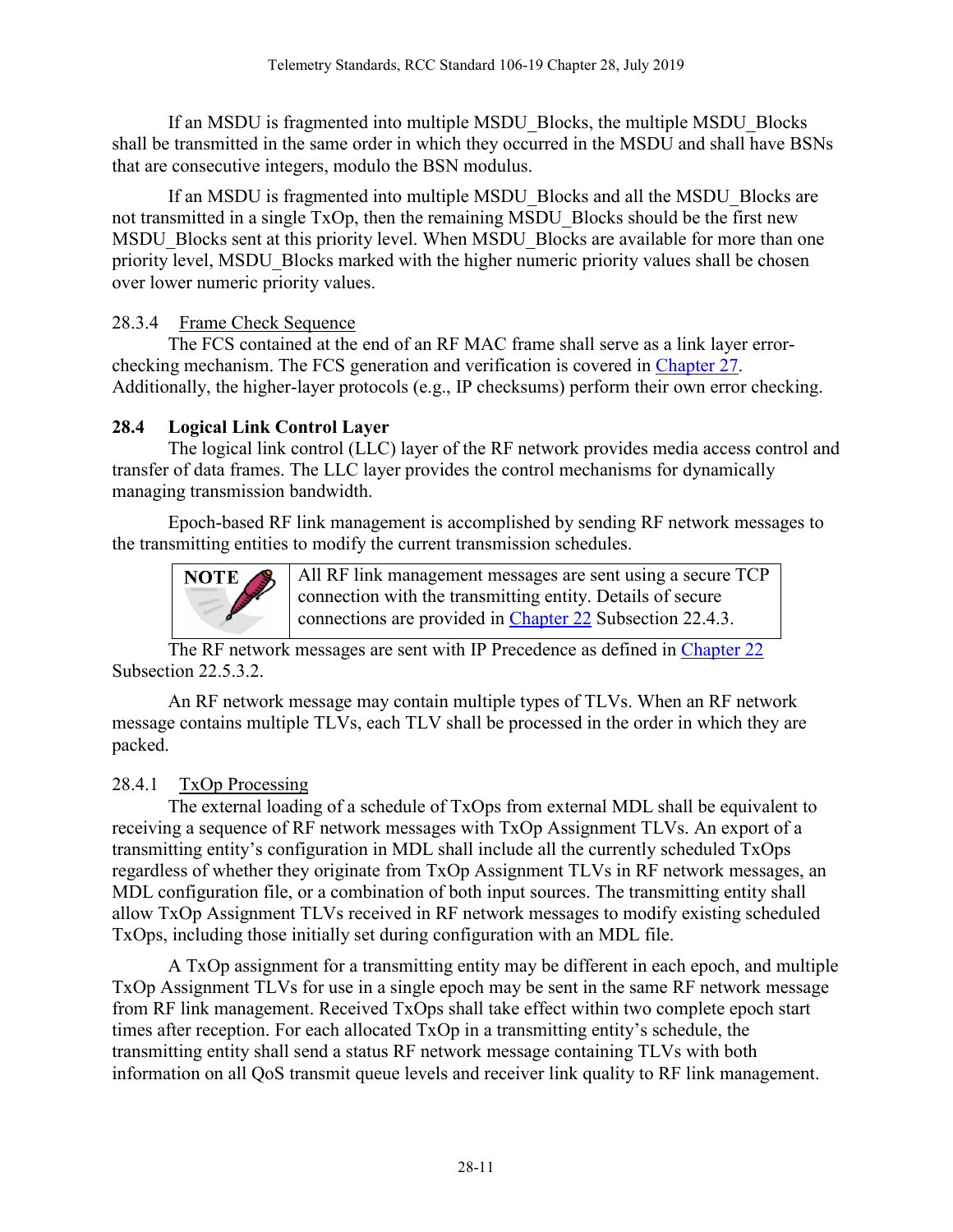An RF network message containing one or more TxOp Assignment TLVs can be sent by RF link management and likewise be received at any time during the epoch by a transceiver. TxOp Assignment TLV adjustments are state-based, that is they adjust the epoch schedule based on top of all prior adjustments that were accomplished. A TxOp Assignment TLV can add, remove, or modify an existing TxOp window for transmissions. A modification of a currently active TxOp Assignment TLV occurs when a new TxOp Assignment TLV completely subsumes an existing TxOp. The start time of the new subsuming TxOp should be equal to or earlier than the existing TxOp and the stop time should be equal to or greater than the existing TxOp.

The TxOp Assignment TLV also contains a timeout value that specifies the lifetime of the TxOp as measured in epochs. The timeout value can be zero, which will result in the removal of one or more TxOps that are completely subsumed by the TxOp Assignment TLV received regardless of their former timeout values. If the timeout value is infinity, which is defined as the value 255, the TxOp defined by the received TLV is put in place with no epoch-based timeout, and it shall replace all TxOps that are subsumed by the start and stop times of the TxOp TLV.

The TxOp Assignment TLVs are associated with a particular RF link that is a source and destination pair of RF MAC addresses that identifies the source, e.g., the radio that is to use the particular TxOp, and the destination RF MAC address to which it is to transmit. Any transmitting entity that transmits to multiple destination groups shall have separate TxOp Assignment TLVs sent to it in order to differentiate which RF interface is being allocated for transmission. The associated link is contained in the RF network message header.



Each time the transmission schedule of a transmitting entity is updated, it shall report to RF link management with an RF network message containing a TxOp ID Acknowledgement Report TLV. The report shall be generated after the new schedule has been applied. The report may be generated in the epoch prior to the first use of the associated TxOp if the relative start time and stop time have already occurred within the current epoch if the new TxOp will be first utilized during the next epoch. The TxOps with ID values of zero (16'h0000) shall not be acknowledged by transmission entities. The TxOp ID Acknowledgement Report TLVs are not specific to the particular source and destination RF MAC addresses contained in the message header of the RF network message containing the TLV. If the RF network message only contains the TxOp ID Acknowledgement Report TLV, then the RF network message header shall use its own RF MAC address as the source address and destination address.

**NOTE** 

The TxOp ID Acknowledgement report TLVs should be sent as soon as possible after the new schedule has been applied to ensure responsiveness to scheduling needs. The schedule is considered "applied" if it will be utilized at the next occurrence of the relative start time, regardless of whether the next occurrence of the TxOp start time is in the current epoch or will be in the next epoch.

A transmitting entity may only transmit over a particular RF interface at the frequency and for the epoch-based periodic time slot that has been specified in a valid TxOp Assignment TLV. Any time a TxOp is executed, the frequency of the transceiver is set according to the associated frequency value that was specified in the corresponding TxOp Assignment TLV, and transmission is allowed for the duration of the TxOp. If a TxOp Assignment TLV's start time is equal to its stop time (i.e., time duration is zero), it shall be considered a valid TxOp Assignment TLV.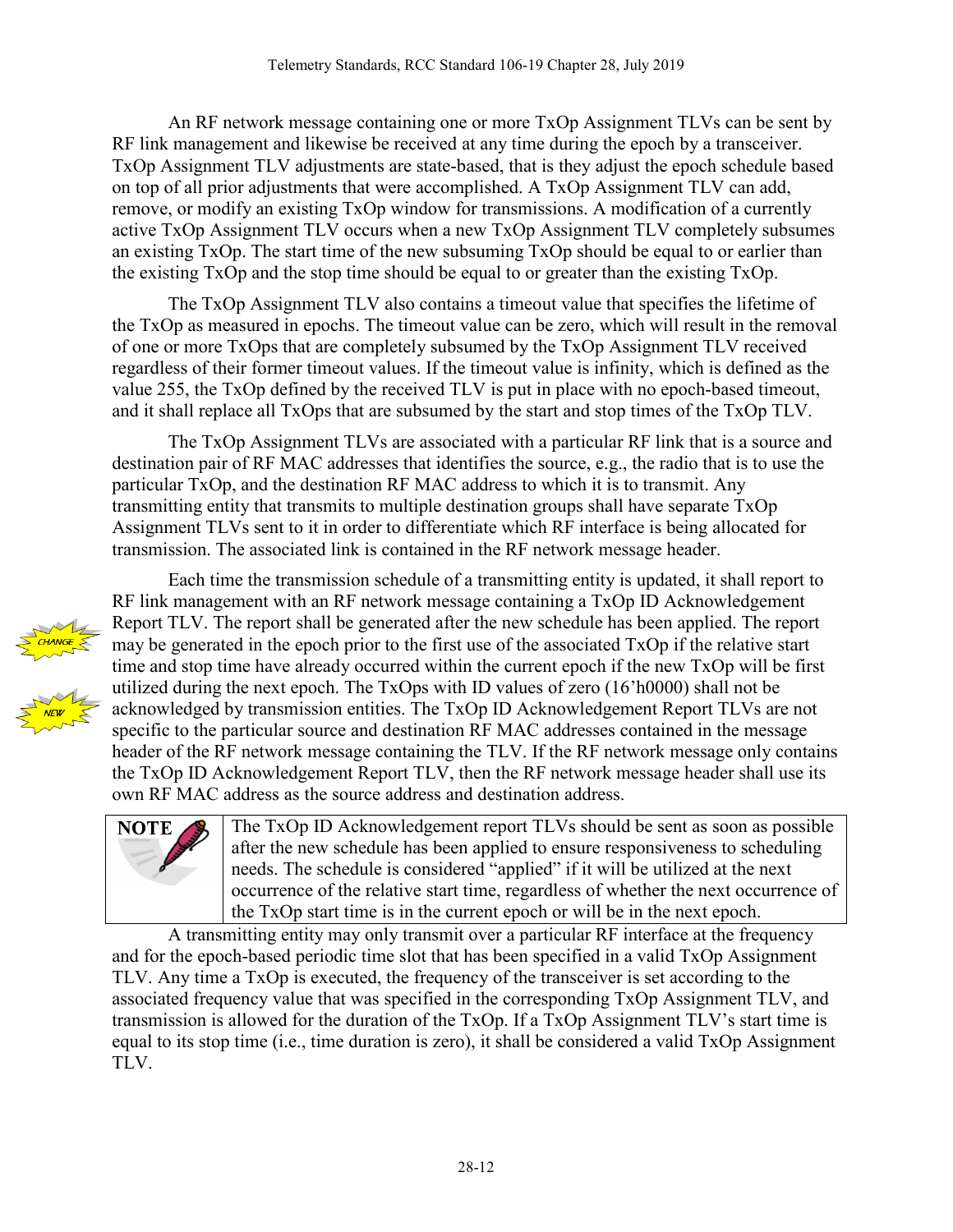| NOTE | A zero-duration TxOp may be used to support handoff scenarios that  |  |  |  |
|------|---------------------------------------------------------------------|--|--|--|
|      | involve a frequency change. That is, they provide a mechanism that  |  |  |  |
|      | supports commanding a transceiver to change its receiving frequency |  |  |  |
|      | but does not give authority to transmit over the new frequency.     |  |  |  |
|      | Rather, a TxOp received on the new frequency from a different RF    |  |  |  |
|      | network management entity would then give authority to transmit.    |  |  |  |

Each TxOp is given a lifetime in terms of the number of epochs that it is valid for. The lifetime may be updated before it expires on its own if a new TxOp Assignment TLV arrives with a start and stop time that completely subsumes an existing scheduled TxOp.

Multiple TxOp Assignment TLVs may be packed into a single RF network message if the associated TxOps are destined for the same source over the same RF interface (link).

Because start and stop times are relative to the size of the epoch, a time window equal to the size of the epoch is used to define when the start time and stop time in a TxOp Assignment TLV are considered to be valid. The TxOp Assignment TLVs that define TxOps falling outside this window shall be discarded.

Because the start and stop times of TxOps are quantized values (limited to integers that represent microseconds within an epoch), the start time shall correspond to times greater than or equal to the time represented by the value of the start time field. The stop time shall correspond to the exact instance of the greatest value that is less than the stop time field plus 1. Thus, the valid transmission time associated with a TxOp shall be according to the following equation:

 $t_{start} \leq$  valid transmission range  $\lt t_{stop} + 1$ 

If the start time of one  $TxOp$  is equal to the stop time  $+1$  of the previous  $TxOp$ , the TxOps can be called back-to-back TxOps. From a transmitter's perspective, back-to-back TxOps allow continual transmission without a requirement to turn off the transmitter power prior to the conclusion of the first TxOp.

From a transmitting entity's perspective of the system, each time an epoch is processed, all scheduled TxOps that contain a non-zero timeout value will be executed. After execution, the timeout value associated with that TxOp will be decremented by one unless it is an infinite TxOp with a timeout value of 255. Once the timeout value of a TxOp reaches the value of zero, it is removed from any future processing. For infinite TxOps, the timeout does not decrement after execution.

## 28.4.1.1 TxOp Processing After Power Interruption

In the event of power interruption, the transceiver shall configure itself to receive using the relevant parameters of the last processed TxOp or the configuration data from the last loaded MDL configuration file, whichever occurred more recently. If no valid TxOps exist, it shall be assumed that no transmission slots are allocated to it for the next epoch. The transceiver shall continue to perform its receiver functionality.



In the event of a power interruption, the transceiver should store its current TxOps and associated timeout values. After booting back up, the transceiver shall resume transmissions if the TxOps have not timed out and the transceiver's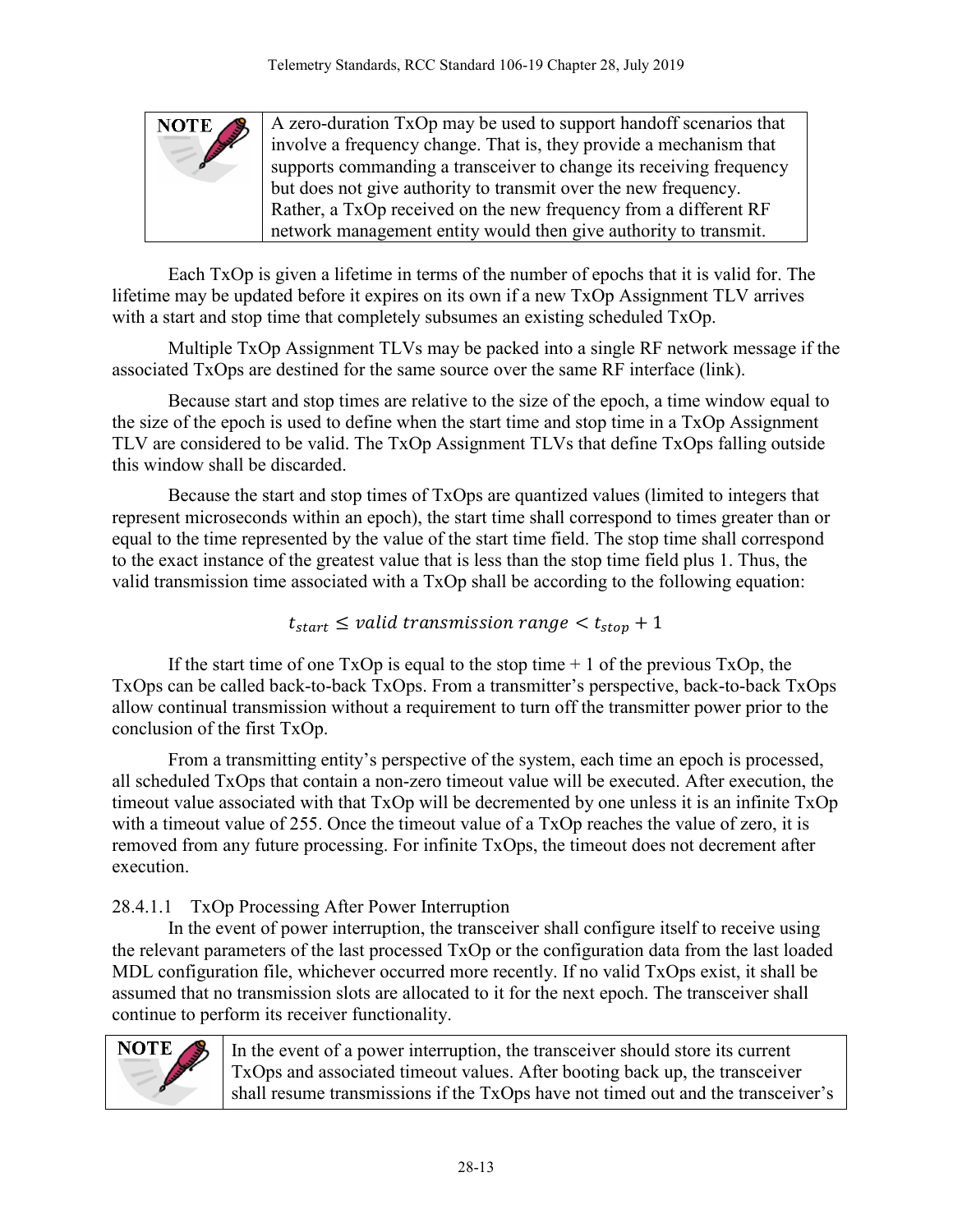| heartbeat timeout is not zero. This can be determined by calculating the number |
|---------------------------------------------------------------------------------|
| of epochs that have passed since the reboot event. The transceiver should still |
| obtain time synchronization prior to executing any TxOps.                       |

## 28.4.1.2 TxOp Processing When Heartbeat Times Out

If the timeout value for the last received heartbeat from RF link management expires before the receipt of the next heartbeat, the transceiver shall flush all scheduled TxOps with a remaining non-zero timeout value that was received.

Any new TxOp Assignment TLVs that are received whose current heartbeat timeout value is zero shall be discarded. A non-zero heartbeat timeout is required in order to process new TxOp Assignment TLVs.

See Subsection [28.4.4](#page-18-0) for more information regarding Heartbeat TLVs.

#### <span id="page-17-0"></span>28.4.2 Queue Management Processing



For each TxOp used by a transmitting entity, a MAC Queue Status Report TLV (type 3) and TE Queue Status Report TLV (type 10) shall be generated by the transmitting entity for the link associated with the TxOp. These TLVs provide the state of traffic loading in the MAC and TE queue interface to the RF channel as defined in this chapter as well as [Chapter 22,](http://www.wsmr.army.mil/RCCsite/Documents/106-19_Telemetry_Standards/Chapter22.pdf) [Chapter](http://www.wsmr.army.mil/RCCsite/Documents/106-19_Telemetry_Standards/Chapter23.pdf)  [23,](http://www.wsmr.army.mil/RCCsite/Documents/106-19_Telemetry_Standards/Chapter23.pdf) [Chapter 24,](http://www.wsmr.army.mil/RCCsite/Documents/106-19_Telemetry_Standards/Chapter24.pdf) and [Chapter 27.](http://www.wsmr.army.mil/RCCsite/Documents/106-19_Telemetry_Standards/Chapter27.pdf) Generation of the RF network messages containing these TLVs shall be accomplished once per TxOp. Transmitting entities shall add this RFNM to the appropriate outgoing TE queue at the start of the TxOp. These chapters specify that there are eight TE queues, each of which corresponding to a specific IETF Precedence Class as summarized by the table contained in [Chapter 22.](http://www.wsmr.army.mil/RCCsite/Documents/106-19_Telemetry_Standards/Chapter22.pdf) [Chapter 23](http://www.wsmr.army.mil/RCCsite/Documents/106-19_Telemetry_Standards/Chapter23.pdf) defines the TE queue to IETF class mapping and also includes details of the MDL grammar that provides a method to define userspecific per hop behaviors for a mission and how they apply to each of the TE queues (Precedence Classes). Transmitting entities shall comply with the QoS concepts defined in this chapter, [Chapter 22,](http://www.wsmr.army.mil/RCCsite/Documents/106-19_Telemetry_Standards/Chapter22.pdf) [Chapter 23,](http://www.wsmr.army.mil/RCCsite/Documents/106-19_Telemetry_Standards/Chapter23.pdf) and [Chapter 27](http://www.wsmr.army.mil/RCCsite/Documents/106-19_Telemetry_Standards/Chapter27.pdf) by selecting MSDUs to send when a TxOp occurs based on the overall policy that has been specified through MDL. This selection process is therefore the overall configured policy for the mission and specifies the behavior choice process that is to be used across the TE queues. As long as time within the TxOp remains, further messages shall be sent based on the TE queue policies until the TxOp is over.

> Because an RF network message (RFNM) is an IP packet, there is no guarantee that it will be the first packet transmitted during the TxOp; however, due to the high Differentiated Services Code Point marking of the RFNM, it is expected to be transmitted very early with the TxOp window.

It is expected that typical RF link management uses a combination of instantaneous historical queue status TLVs to determine potential adjustment to link layer TxOp allocations.

#### <span id="page-17-1"></span>28.4.3 Link Metric Processing

**NOTE** 

**NOTE** 

The Link Metric TLV (type 6) is used to inform RF link management of the quality of the received data signal in the transceiver. Once a TCP connection is established between RF link management and the transceiver, the transceiver shall send Link Metric TLV(s) at a minimum of once every epoch.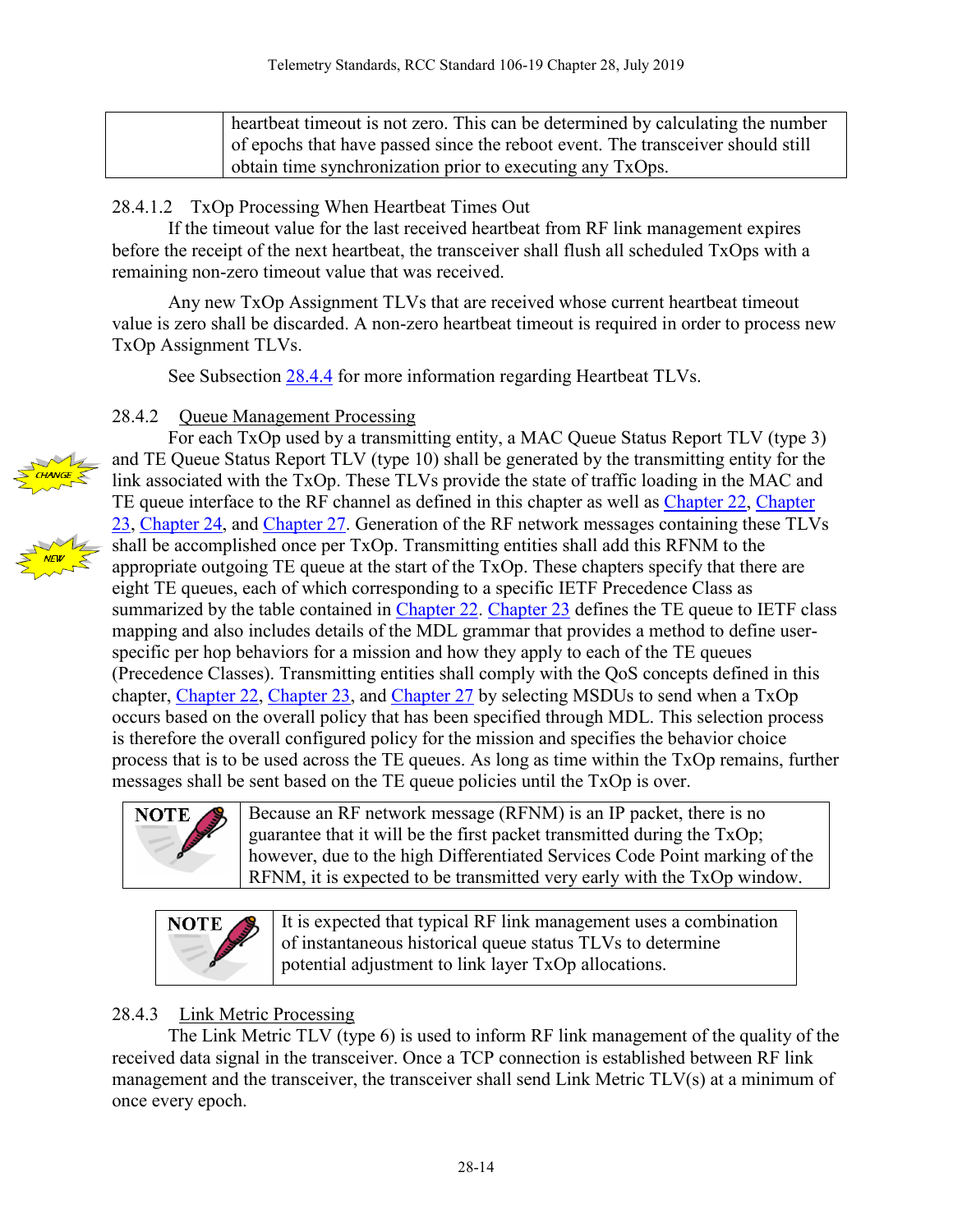

The Link Transmit Statistics Report TLV (type 11) is used to inform RF link management of the RF transmission statistics in the transceiver for a link. The link is identified by the RFNM header of the message carrying the TLV. Once a TCP connection is established between RF link management and the transceiver, the transceiver shall send the Link Transmit Statistics Report TLV(s) at a minimum of once every epoch.

#### <span id="page-18-0"></span>28.4.4 Heartbeat Processing

The initial heartbeat value is obtained through configuration via an MDL configuration file. An RF network message containing a Heartbeat TLV shall be used to overwrite the current value of its heartbeat value.

The Heartbeat TLV, which is described in more detail in [Chapter 24,](http://www.wsmr.army.mil/RCCsite/Documents/106-19_Telemetry_Standards/Chapter24.pdf) provides a numeric timeout value that represents the number of epochs in the future that the transmitting entity is authorized to execute TxOps. These TLVs are generated by the RF link management and sent to the transmitting entities. The timeout value of a newly received Heartbeat TLV shall replace the existing heartbeat timeout value. It is the responsibility of the RF link management to issue new Heartbeat TLVs before the heartbeat timeout expires. A transmitting entity whose heartbeat value has reached zero shall remove all active TxOps, and the transmitting entity shall not transmit further until it receives a non-zero heartbeat value, either from an RF network message with a Heartbeat TLV or through reconfiguration with an MDL configuration file.

While the heartbeat timeout value of a transmitting entity is zero, any newly received TxOp Assignment TLVs shall be discarded. A Heartbeat TLV may be sent in the same RF network message alongside TxOp Assignment TLVs. Because TLVs within an RF network message are processed in order, the Heartbeat TLV should be first before any TxOp Assignment TLV.

A heartbeat value is a global configuration parameter that affects all RF interfaces on the entity. Reception of an RF network message containing a heartbeat TLV from RF link management that is directed to any RF network interface on the receiving entity will refresh the heartbeat counter for all RF network interfaces (e.g., links).

Heartbeat values that are set to the value representing an infinite lifetime shall never expire; however, these values may be overwritten through RF network messaging as described above.

The current heartbeat value shall be provided in the MDL file produced by a transceiver during an MDL export operation.



In the event of a power interruption, the transceiver should store its current heartbeat timeout value. The heartbeat value should be used after the transceiver boots back up, but only after the proper number of decrements to the timeout are made. The number of epochs missed due to the transceiver being rebooted or powered off should be used to determine the proper number of decrements.

#### <span id="page-18-1"></span>**28.5 Tunnel Management**

Network tunnels provide a mechanism to ease the complexity of transporting TmNSbased data and command and control network packets across pre-existing networks. For example, routing, QoS, multicast delivery, and handoff can be supported by the tunnel, thereby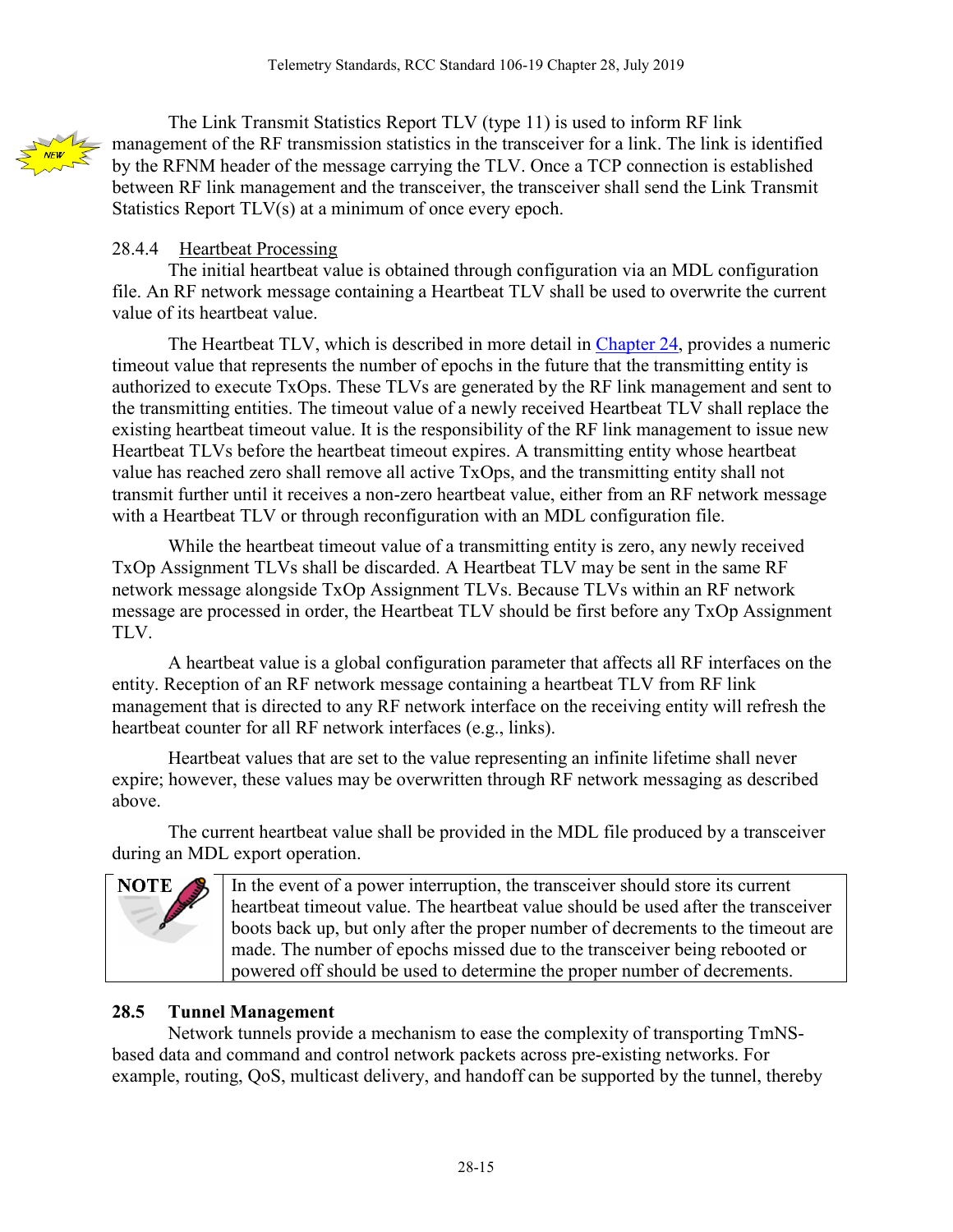not requiring customized range IT solutions. These tunnels can be created, removed, and adapted through management functions.

Tunnel management provides support for multiple receiving entities of a single transmission in a seamless manner (message-selection-from-many). Doing this allows the network to appear as a packet funnel; that is, it makes the multiple packet receptions appear as a single packet reception. Likewise, tunnel management supports the selection of a particular transmitting entity from a set of possible transmitting entities (transmitter-selection) such that it can appear as a single continuous transmission stream, even in dynamic switching scenarios. Receiving entity message-selection-from-many is a process of allowing multiple receivers to receive the same RF transmissions from a single source. The selection portion chooses the first received packet and forwards it on to its destination while all duplicate packets received are discarded. The transmitter-selection portion of tunnel management allows for the dynamic switching of transmitting entities.



Message-selection-from-many and transmitter-selection capabilities of tunnel management can be utilized on a range to support handoff. The message-selection-from-many choice can support a kind of packet-based source selection for the air-to-ground transmissions. The transmitter-selection involves the selection of the transmitting entity for delivering packets to the target network.

Tunnel management shall be implemented by using virtual network interfaces, which appear just like any real network interface to the host operating system, but they can also be accessed by application programs. These virtual interfaces are commonly called "tuns" and are first-class interfaces in Linux-based operating systems. Implementations for Windows-based operating systems and macOS-based operating systems are also prevalent. Open-source examples of tun implementation are available on the Internet. The following links contain information regarding tuns for Linux, Windows, and macOS, respectively:

- <https://kernel.org/doc/Documentation/networking/tuntap.txt> (See [Appendix 28-A\)](#page-22-1)
- <https://community.openvpn.net/openvpn/wiki/ManagingWindowsTAPDrivers>
- [http://tuntaposx.sourceforge.net](http://tuntaposx.sourceforge.net/) (See [Appendix 28-B\)](#page-28-1)

The overall process of using the virtual interfaces and tunnel selection process is a functionality referred to as the TmNS Source Selector (TSS) capability. The TmNS-compliant transceivers shall provide tuns that can be connected through TCP tunnels by RF link management. Likewise, RF link management shall provide tuns to connect to TmNS-compliant transceivers. These tuns are referred to as TSS interfaces. The TSS tunnels between TSS interfaces shall be implemented using Secure Sockets Layer over TCP. See [Chapter 22,](http://www.wsmr.army.mil/RCCsite/Documents/106-19_Telemetry_Standards/Chapter22.pdf) Subsection 22.4.3 for more information on SSL and Subsection 22.4.1 for more information on TCP.

## <span id="page-19-0"></span>28.5.1 Tunnel Connection

A TSS client initiates a TCP connection to the TSS listening port on a TSS server in order to establish the connection to be used as the tunnel. The default port for listening to incoming TSS connections shall be 55000.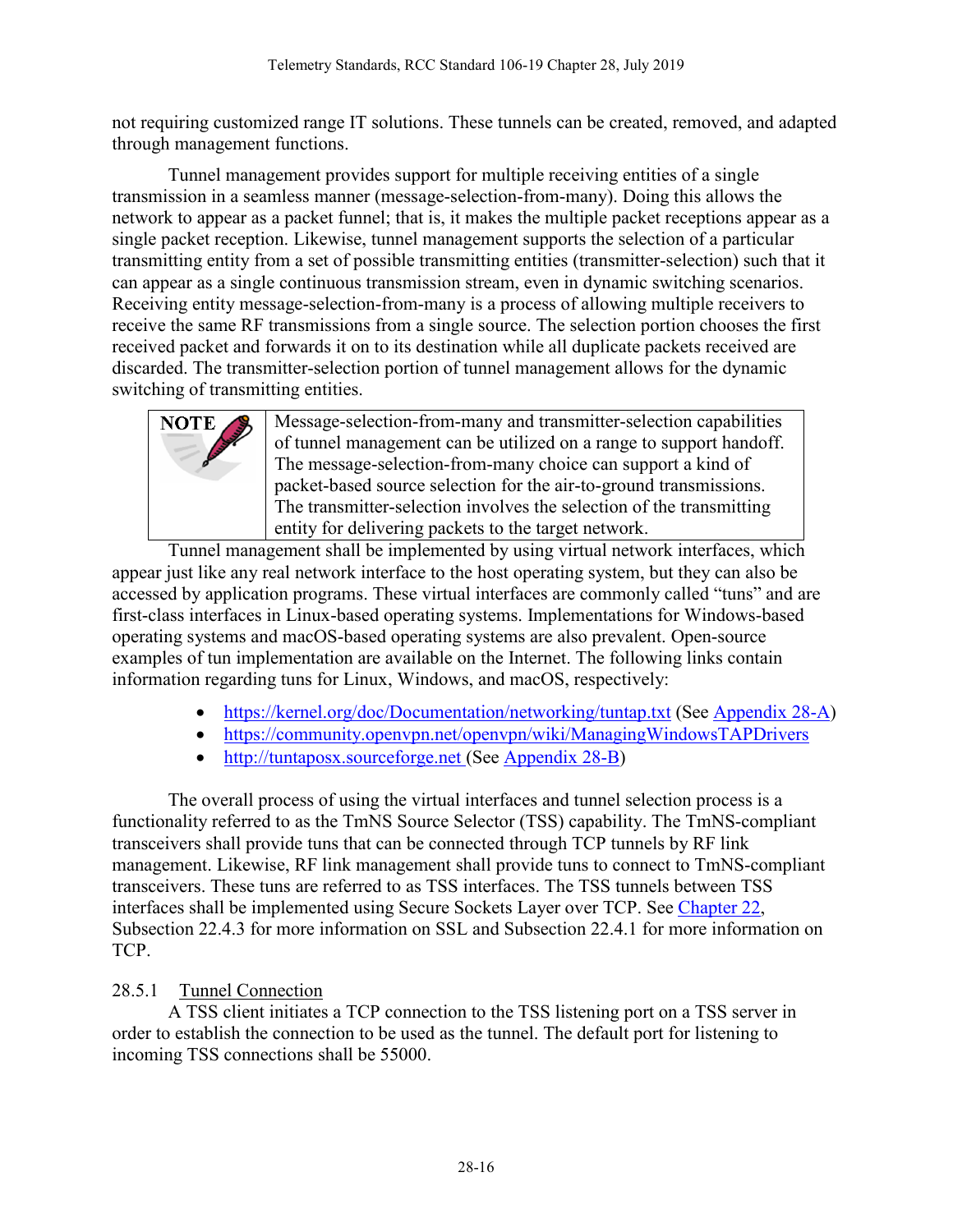#### <span id="page-20-0"></span>28.5.2 TSS Interface Initialization

Each time a TCP connection is established between a TSS client and the target TSS server, the TSS initialization sequence shall occur. Each tunnel end point shall follow its own initialization sequence.

#### 28.5.2.1 Initialization of TSS Server Interface

The TSS server shall create its virtual interface, apply interface properties to it, and then bring up the interface. Once the interface is up and active on the TSS server, it shall send its virtual interface properties through the tunnel to the connected TSS client. The interface properties shall be carried through TSS initialization messages, which are described in [Chapter](http://www.wsmr.army.mil/RCCsite/Documents/106-19_Telemetry_Standards/Chapter24.pdf)  [24](http://www.wsmr.army.mil/RCCsite/Documents/106-19_Telemetry_Standards/Chapter24.pdf) (including the order in which they shall be sent). The TSS initialization messages shall be the first messages sent through the tunnel. After these six messages are sent, any post-initialization operations, such as routing table updates, may be made.

The TSS interface parameter values for TSS servers may be initialized during configuration through MDL. Default values shall be used if not explicitly described in MDL during component configuration. Default values for a TSS server interface are shown in Table [28-3.](#page-20-2)

<span id="page-20-2"></span>

| Table 28-3. Default Interface Values for TSS Server Interfaces |                                                              |
|----------------------------------------------------------------|--------------------------------------------------------------|
| Value                                                          | <b>Description</b>                                           |
| 192.168.1.255                                                  | Broadcast address to associate with the TSS server interface |
| 192.168.1.1                                                    | IP address to assign to this TSS server interface            |
| 55000                                                          | Port to listen on for incoming TCP connection                |
| tan 0                                                          | Name to give the TSS server interface                        |
| 255.255.255.0                                                  | Netmask of the TSS server interface                          |

## 28.5.2.2 Initialization of TSS Client Interface

The TSS client shall create a separate virtual interface for each TSS server that a TSS client establishes a TSS tunnel with. The virtual interface shall have its interface properties applied, and then the interface shall be brought up. Once it is up, it shall listen for the six TSS initialization messages being sent from the TSS server interface of the connected TSS server. Once the six messages are received, the TSS client interface has been initialized. If the interface is to be immediately available for routing, a post-initialization routing rule should be added to the TSS client's routing table.

## <span id="page-20-1"></span>28.5.3 Tunnel Operation

From the RF link management perspective, transmitter-selection IP routing shall be performed by writing to only one of the tunnels associated with the destination IP address. Message-selection-from-many shall use the Cyclic Redundancy Check field of the TSS data message in order to identify duplicated received packets. For message-selection-from-many, the first instance of a received IP packet shall be forwarded towards its destination. All subsequent duplicate packets shall be discarded.

With the exception of TSS initialization messages, all packets that traverse the tunnels are TSS data messages, and they shall conform to the structure described in [Chapter 24.](http://www.wsmr.army.mil/RCCsite/Documents/106-19_Telemetry_Standards/Chapter24.pdf)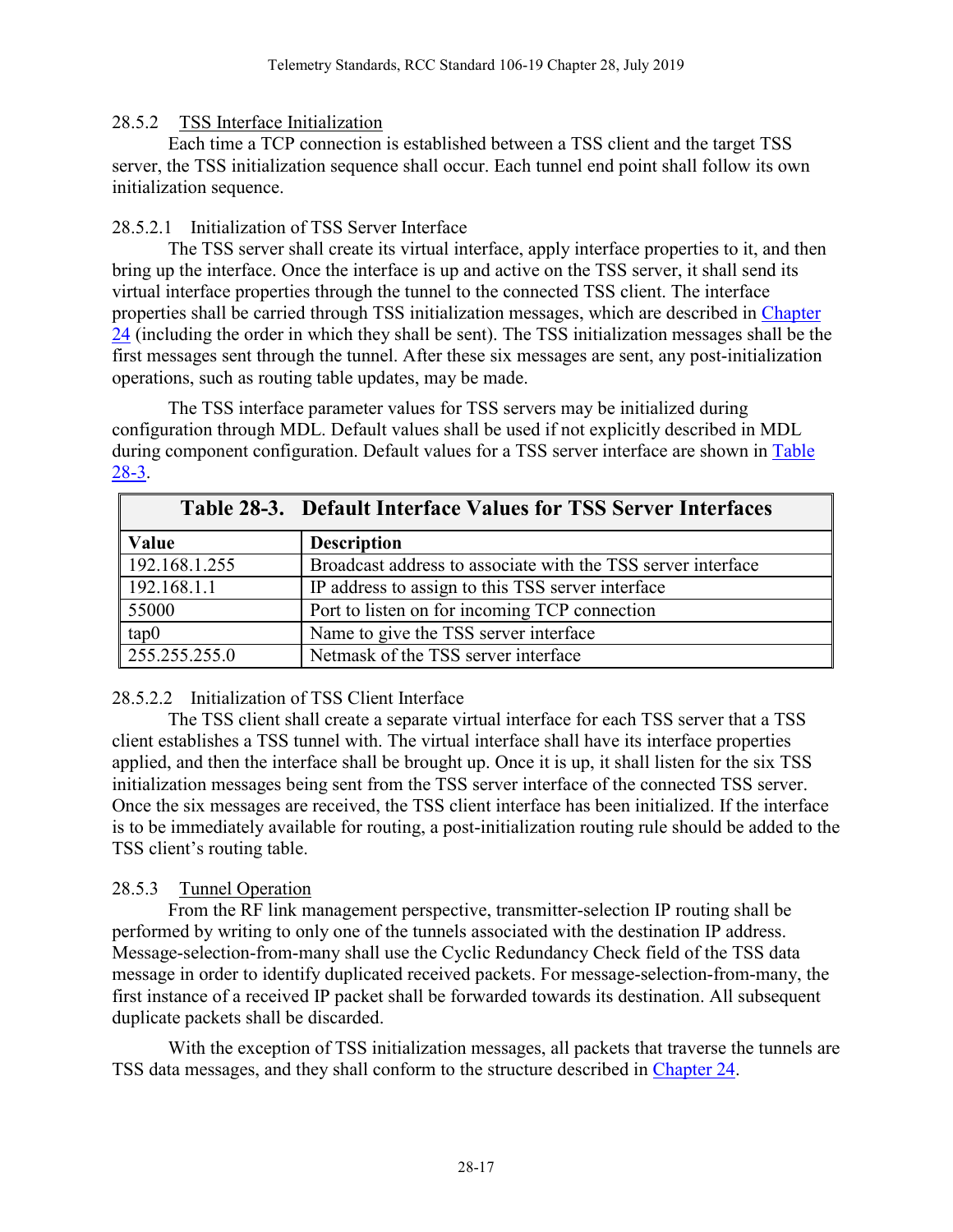#### <span id="page-21-0"></span>28.5.4 Tunnel Selection

When there are multiple potential RF links (e.g., routes) to a single receiving entity, the RF link management shall route all IP traffic to the target network through the appropriate tunnel. The appropriate tunnel is defined as the tunnel whose endpoint is associated with the transmitting entity that is actively being scheduled with TxOps for the target network.



During handoff scenarios, it is expected that RF link management will manage the tunnel selection in conjunction with the TxOp scheduling of the transmitting entities.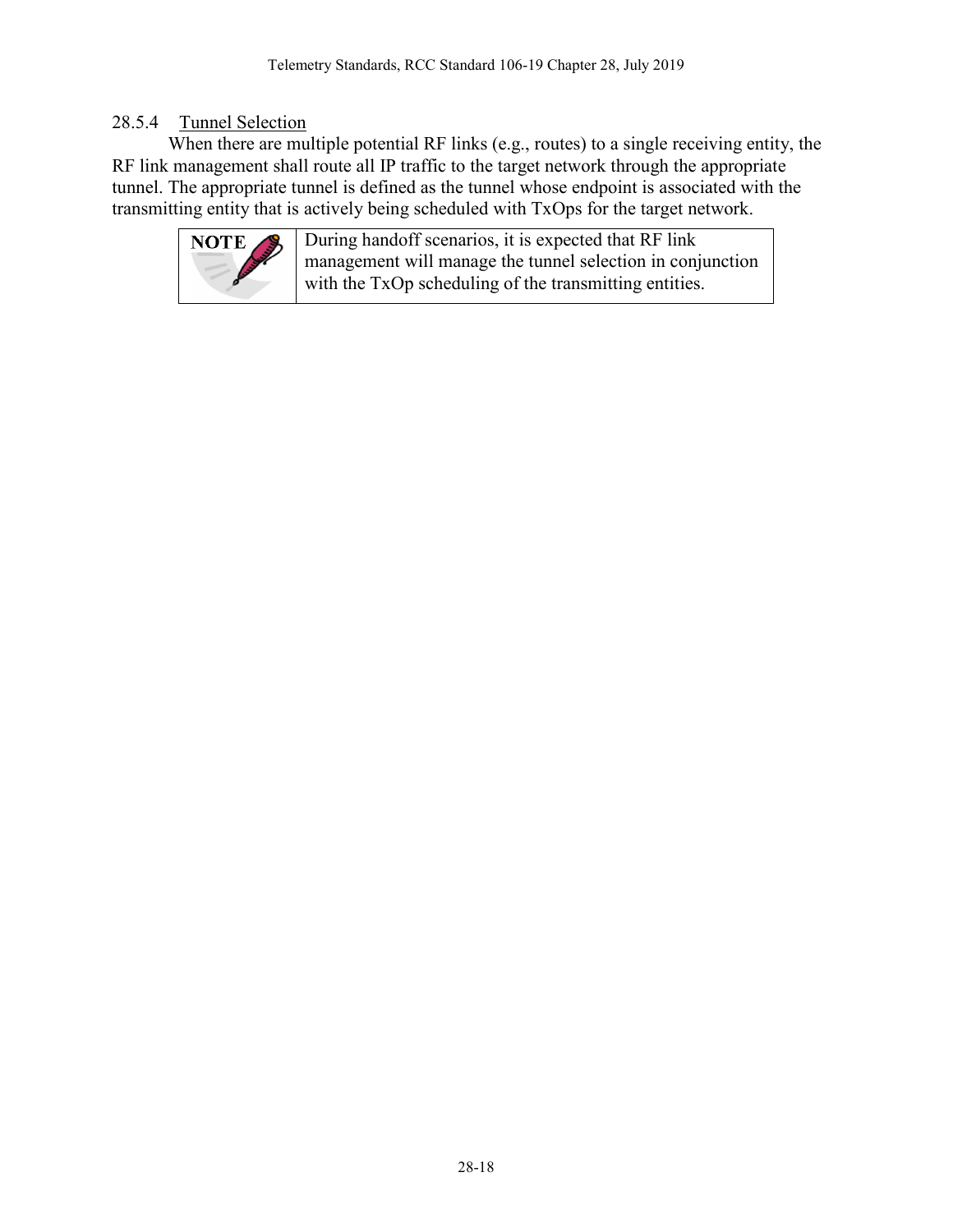# <span id="page-22-0"></span>Appendix 28-A

# **Documentation of TunTap Device Driver for Linux**

<span id="page-22-1"></span>

This appendix was written and published by somebody not affiliated with the RCC; therefore, it is edited only for formatting and not for content.

Universal TUN/TAP device driver. Copyright (C) 1999-2000 Maxim Krasnyansky  $\langle \text{max}$  mk@yahoo.com>

Linux, Solaris drivers Copyright (C) 1999-2000 Maxim Krasnyansky  $\langle \text{max\_mk}(a) \rangle$ yahoo.com>

FreeBSD TAP driver Copyright (c) 1999-2000 Maksim Yevmenkin  $\leq m$  evmenkin@yahoo.com>

Revision of this document 2002 by Florian Thiel  $\langle$  florian.thiel@gmx.net $\rangle$ 

1. Description

TUN/TAP provides packet reception and transmission for user space programs. It can be seen as a simple Point-to-Point or Ethernet device, which, instead of receiving packets from physical media, receives them from user space program and instead of sending packets via physical media writes them to the user space program.

In order to use the driver a program has to open /dev/net/tun and issue a corresponding ioctl() to register a network device with the kernel. A network device will appear as tunXX or tapXX, depending on the options chosen. When the program closes the file descriptor, the network device and all corresponding routes will disappear.

Depending on the type of device chosen the userspace program has to read/write IP packets (with tun) or ethernet frames (with tap). Which one is being used depends on the flags given with the ioctl().

The package from http://vtun.sourceforge.net/tun contains two simple examples for how to use tun and tap devices. Both programs work like a bridge between two network interfaces. br select.c - bridge based on select system call. br sigio.c - bridge based on async io and SIGIO signal. However, the best example is VTun http://vtun.sourceforge.net :))

2. Configuration Create device node: mkdir /dev/net (if it doesn't exist already) mknod /dev/net/tun c 10 200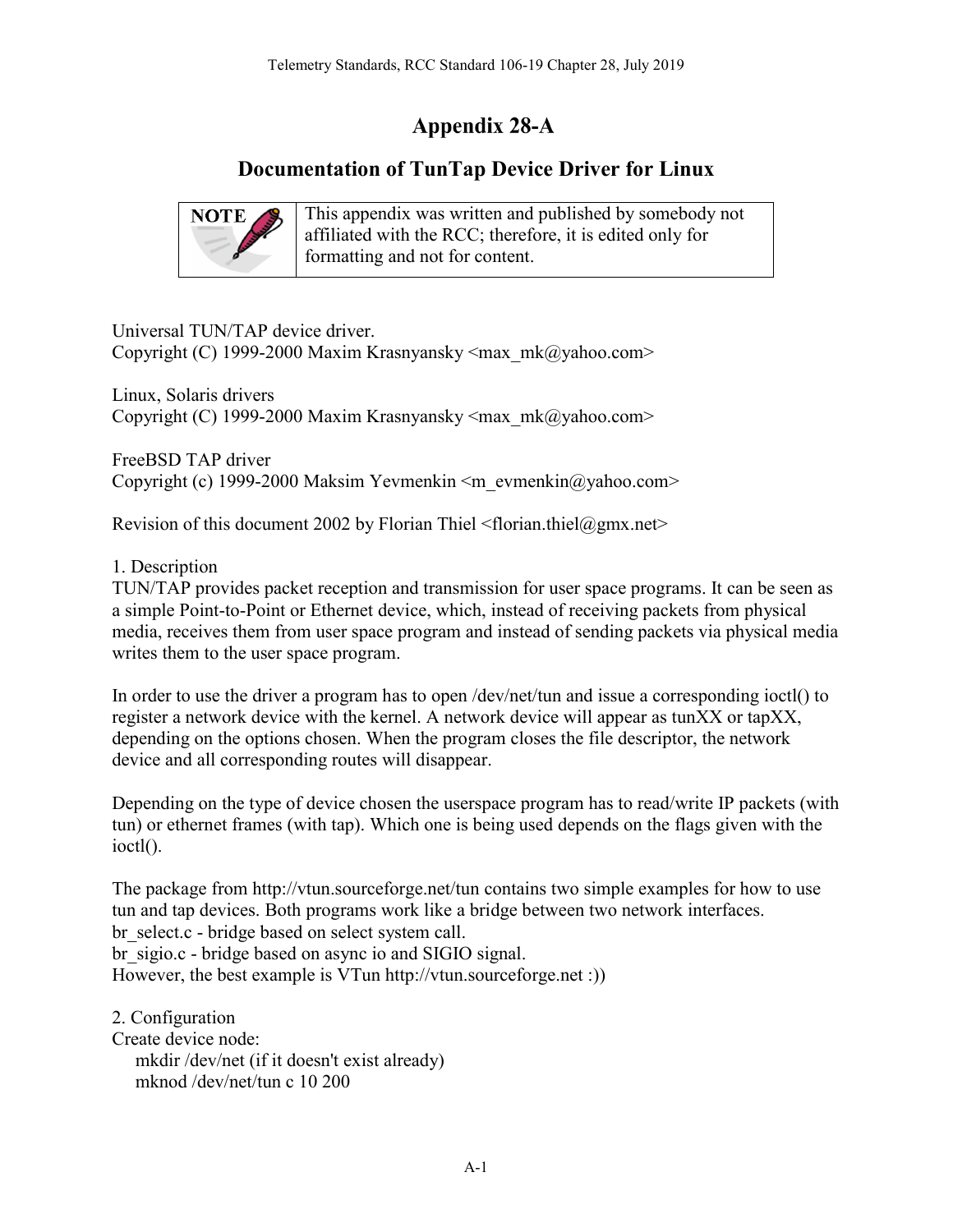Set permissions:

e.g., chmod 0666 /dev/net/tun

There's no harm in allowing the device to be accessible by non-root users, since CAP\_NET\_ADMIN is required for creating network devices or for connecting to network devices that aren't owned by the user in question. If you want to create persistent devices and give ownership of them to unprivileged users, then you need the /dev/net/tun device to be usable by those users.

Driver module autoloading

Make sure that "Kernel module loader" - module auto-loading support is enabled in your kernel. The kernel should load it on first access.

Manual loading insert the module by hand: modprobe tun

If you do it the latter way, you have to load the module every time you need it, if you do it the other way it will be automatically loaded when /dev/net/tun is being opened.

3. Program interface

3.1 Network device allocation:

char \*dev should be the name of the device with a format string (e.g., "tun%d"), but (as far as I can see) this can be any valid network device name. Note that the character pointer becomes overwritten with the real device name (e.g., "tun0")

```
 #include <linux/if.h>
  #include <linux/if_tun.h>
 int tun alloc(char *dev)
  {
      struct ifreq ifr;
      int fd, err;
     if( (fd = open("/dev/net/tun", 0 RDWR)) < 0 )return tun alloc old(dev);
      memset(&ifr, 0, sizeof(ifr));
     /* Flags: IFF_TUN - TUN device (no Ethernet headers)
       * IFF_TAP - TAP device 
\star * IFF_NO_PI - Do not provide packet information 
       */ 
      ifr.ifr_flags = IFF_TUN; 
      if( *dev )
         strncpy(ifr.ifr_name, dev, IFNAMSIZ);
```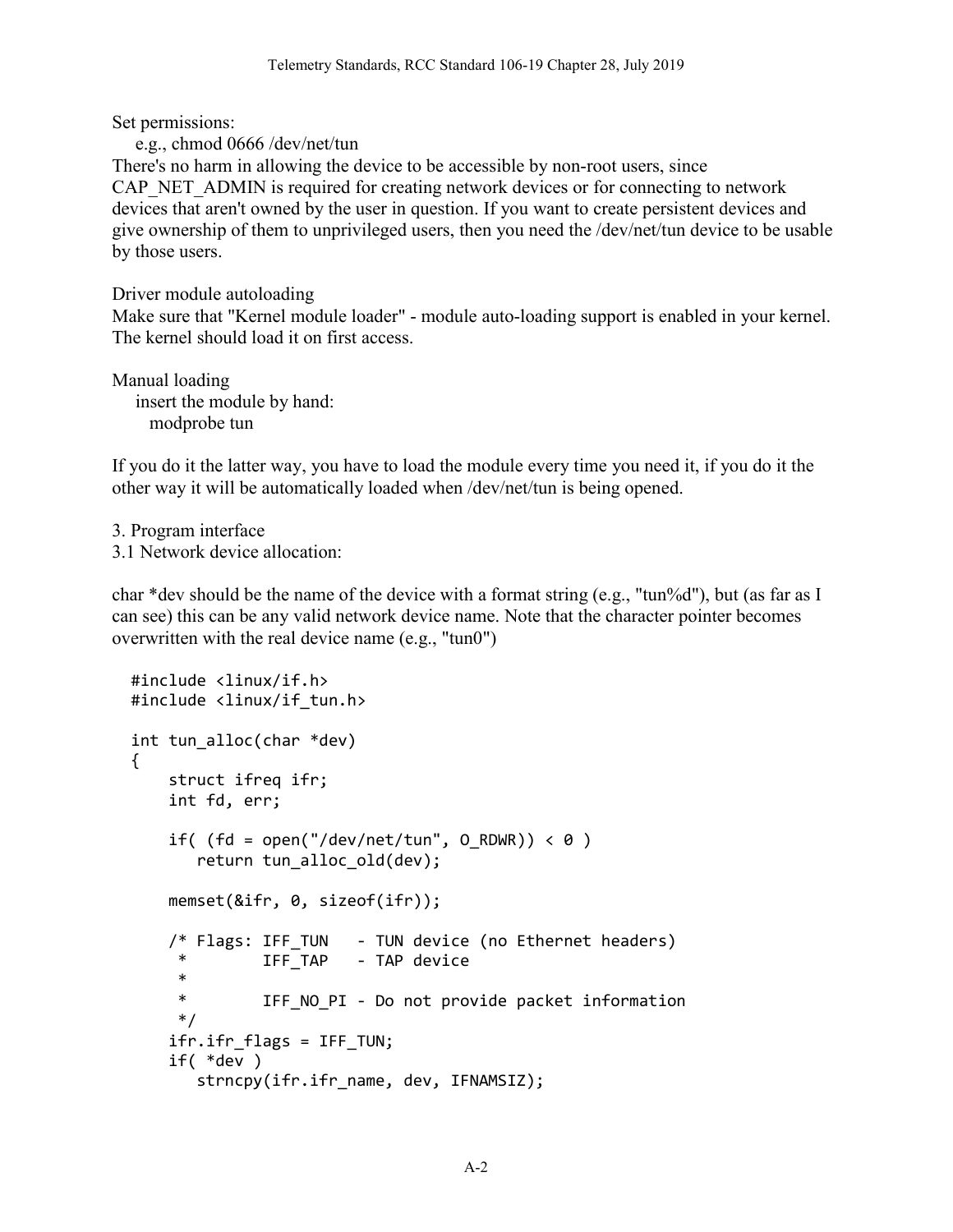```
if( (err = ioctl(fd, TUNSETIFF, (void *) &\text{diff}) < 0 ){
           close(fd);
           return err;
        }
        strcpy(dev, ifr.ifr_name);
        return fd;
   } 
3.2 Frame format:
```

```
If flag IFF NO PI is not set each frame format is:
    Flags [2 bytes]
   Proto [2 bytes]
    Raw protocol(IP, IPv6, etc) frame.
```
3.3 Multiqueue tuntap interface:

From version 3.8, Linux supports multiqueue tuntap, which can uses multiple file descriptors (queues) to parallelize packets sending or receiving. The device allocation is the same as before, and if user wants to create multiple queues, TUNSETIFF with the same device name must be called many times with IFF\_MULTI\_QUEUE flag.

char \*dev should be the name of the device, queues is the number of queues to be created, fds is used to store and return the file descriptors (queues) created to the caller. Each file descriptor were served as the interface of a queue that could be accessed by userspace.

```
 #include <linux/if.h>
  #include <linux/if_tun.h>
 int tun alloc mq(char *dev, int queues, int *fds)
  {
      struct ifreq ifr;
      int fd, err, i;
      if (!dev)
          return -1;
      memset(&ifr, 0, sizeof(ifr));
     /* Flags: IFF TUN - TUN device (no Ethernet headers)
       * IFF_TAP - TAP device
\star * IFF_NO_PI - Do not provide packet information
       * IFF_MULTI_QUEUE - Create a queue of multiqueue device
       */
      ifr.ifr_flags = IFF_TAP | IFF_NO_PI | IFF_MULTI_QUEUE;
      strcpy(ifr.ifr_name, dev);
     for (i = 0; i < queues; i++) {
         if ((fd = open("/dev/net/tun", 0_RDWR)) < 0) goto err;
          err = ioctl(fd, TUNSETIFF, (void *)&ifr);
```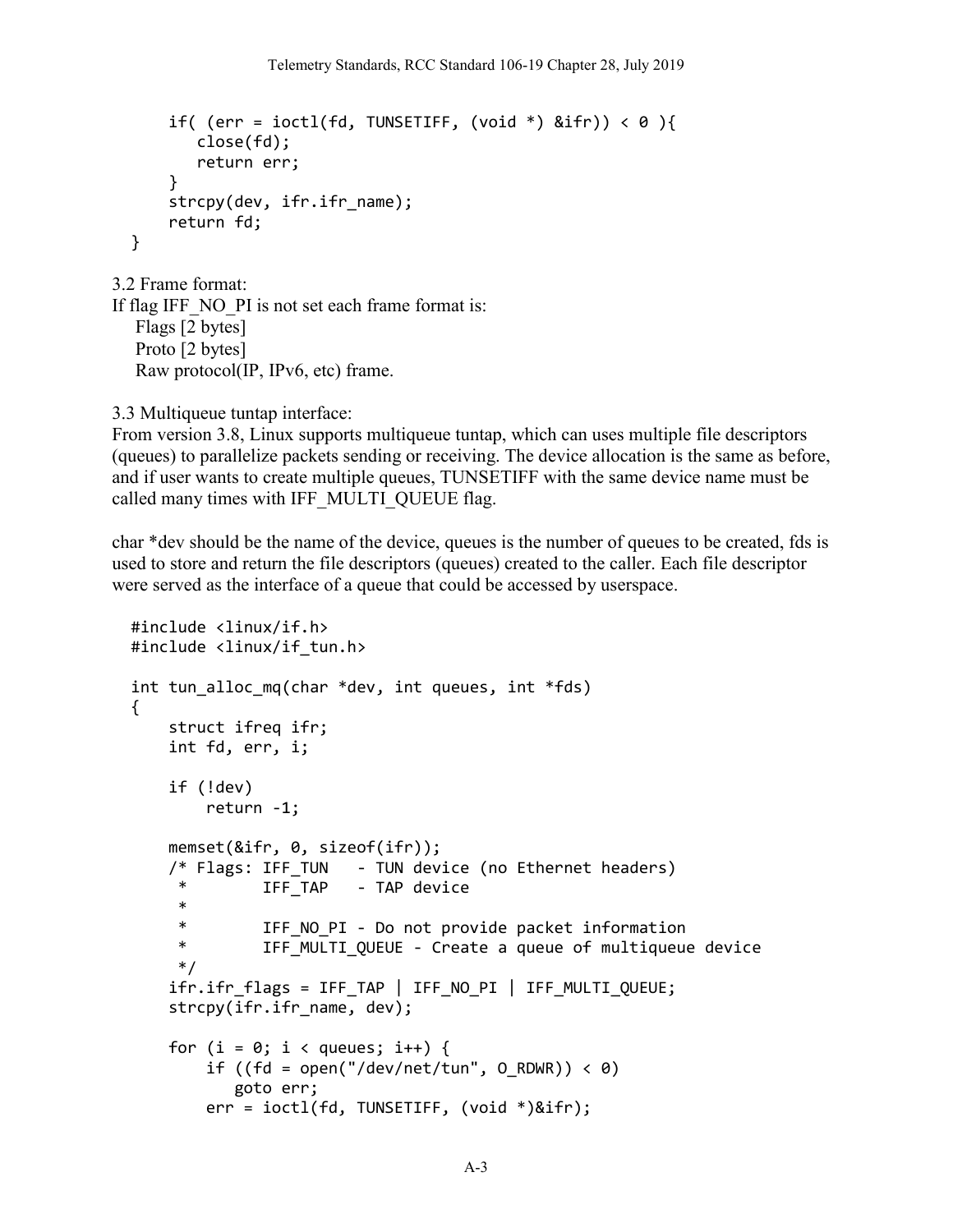```
 if (err) {
              close(fd);
              goto err;
 }
          fds[i] = fd; }
       return 0;
  err:
      for (-i; i) = 0; i--)
           close(fds[i]);
       return err;
  }
```
A new ioctl(TUNSETQUEUE) were introduced to enable or disable a queue. When calling it with IFF\_DETACH\_QUEUE flag, the queue were disabled. And when calling it with IFF\_ATTACH\_QUEUE flag, the queue were enabled. The queue were enabled by default after it was created through TUNSETIFF.

fd is the file descriptor (queue) that we want to enable or disable, when enable is true we enable it, otherwise we disable it

```
 #include <linux/if.h>
 #include <linux/if_tun.h>
 int tun_set_queue(int fd, int enable)
 {
     struct ifreq ifr;
     memset(&ifr, 0, sizeof(ifr));
     if (enable)
        ifr.ifr_flags = IFF_ATTACH_QUEUE;
     else
        ifr.ifr_flags = IFF_DETACH_QUEUE;
     return ioctl(fd, TUNSETQUEUE, (void *)&ifr);
 }
```
Universal TUN/TAP device driver Frequently Asked Question.

1. What platforms are supported by TUN/TAP driver ? Currently driver has been written for 3 Unices: Linux kernels 2.2.x, 2.4.x FreeBSD 3.x, 4.x, 5.x Solaris 2.6, 7.0, 8.0

2. What is TUN/TAP driver used for?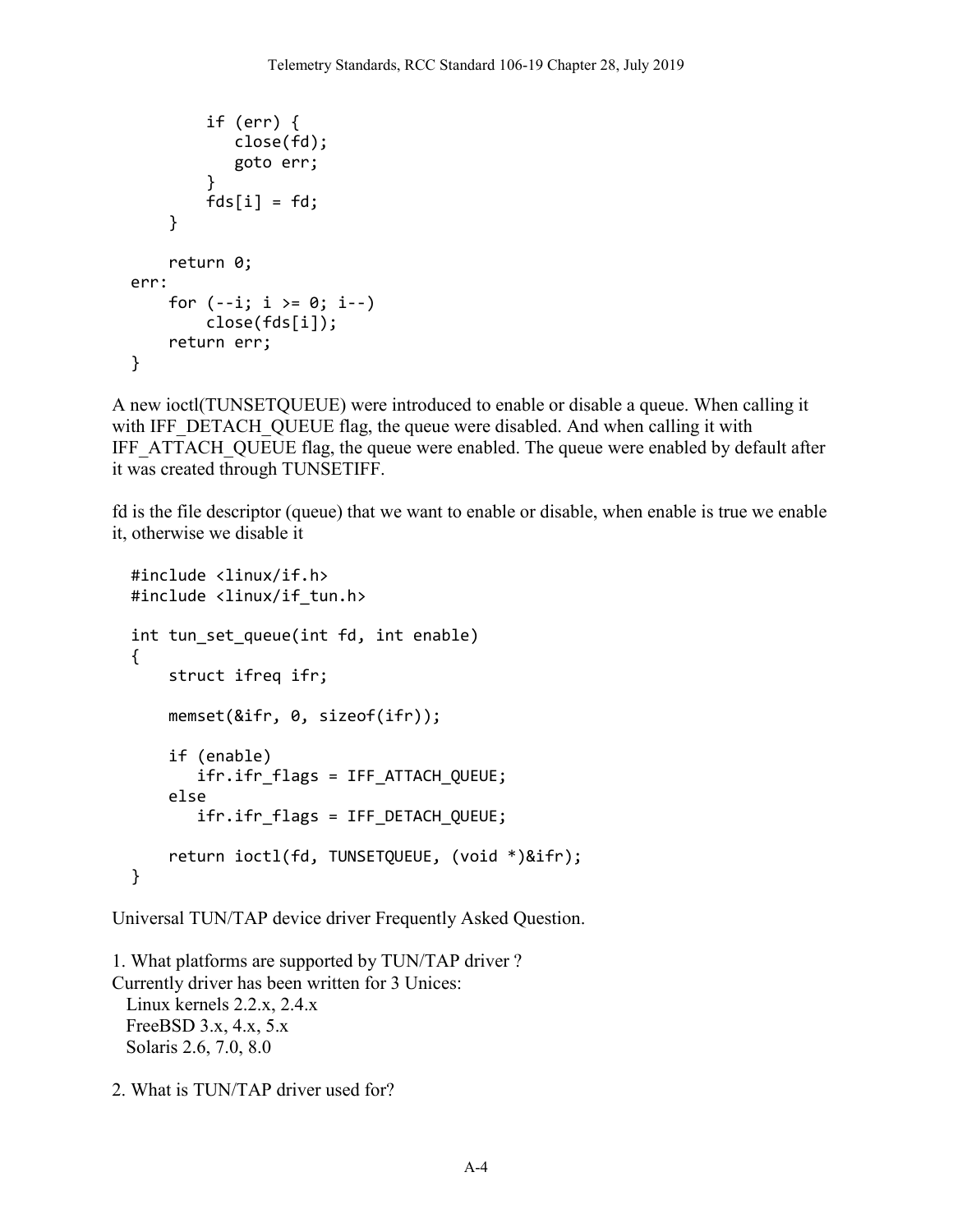As mentioned above, main purpose of TUN/TAP driver is tunneling. It is used by VTun (http://vtun.sourceforge.net).

Another interesting application using TUN/TAP is pipsecd (http://perso.enst.fr/~beyssac/pipsec/), a userspace IPSec implementation that can use complete kernel routing (unlike FreeS/WAN).

3. How does Virtual network device actually work ?

Virtual network device can be viewed as a simple Point-to-Point or Ethernet device, which instead of receiving packets from a physical media, receives them from user space program and instead of sending packets via physical media sends them to the user space program.

Let's say that you configured IPX on the tap0, then whenever the kernel sends an IPX packet to tap0, it is passed to the application (VTun for example). The application encrypts, compresses and sends it to the other side over TCP or UDP. The application on the other side decompresses and decrypts the data received and writes the packet to the TAP device, the kernel handles the packet like it came from real physical device.

4. What is the difference between TUN driver and TAP driver? TUN works with IP frames. TAP works with Ethernet frames.

This means that you have to read/write IP packets when you are using tun and ethernet frames when using tap.

5. What is the difference between BPF and TUN/TAP driver?

BPF is an advanced packet filter. It can be attached to existing network interface. It does not provide a virtual network interface. A TUN/TAP driver does provide a virtual network interface and it is possible to attach BPF to this interface.

6. Does TAP driver support kernel Ethernet bridging? Yes. Linux and FreeBSD drivers support Ethernet bridging.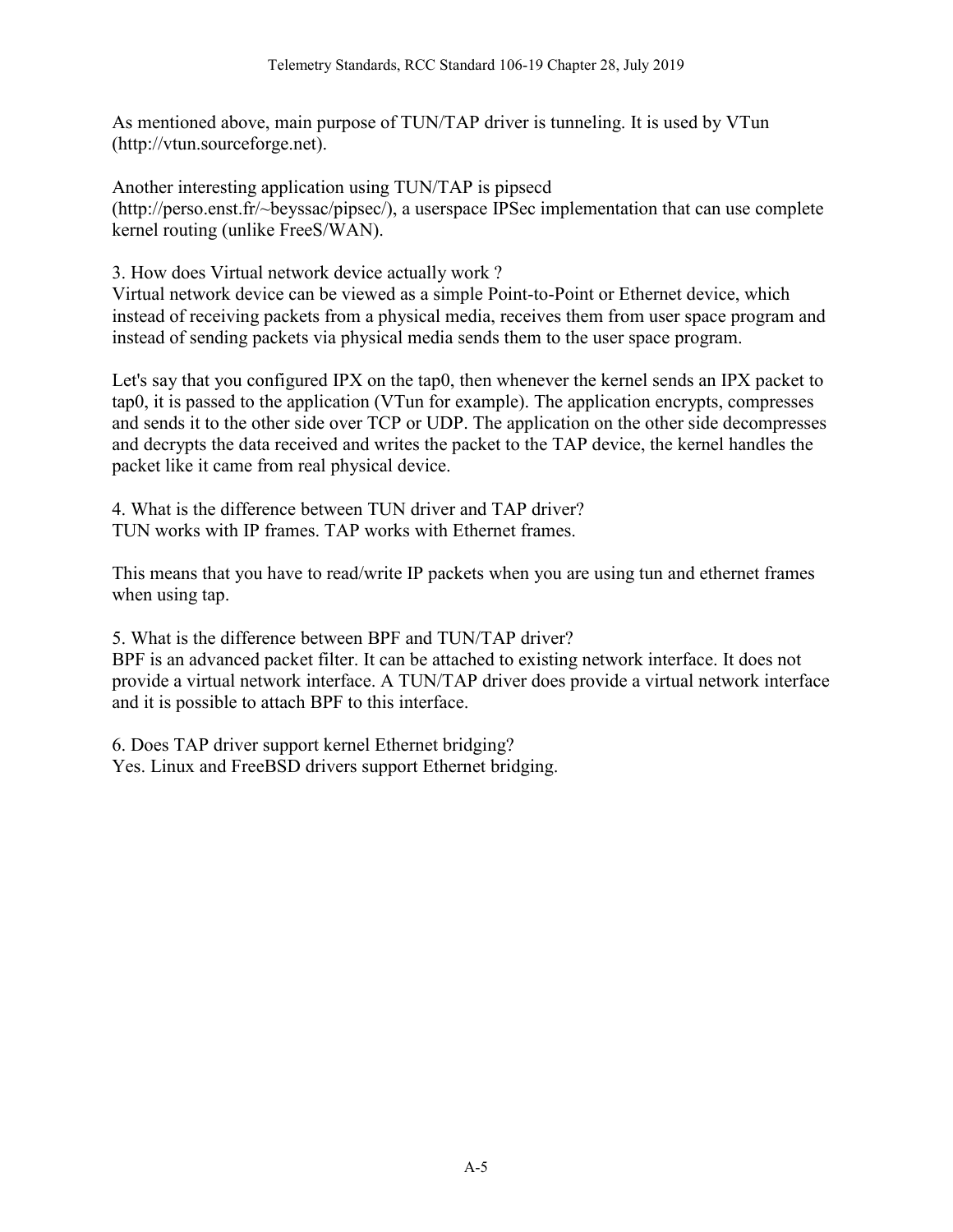This page intentionally left blank.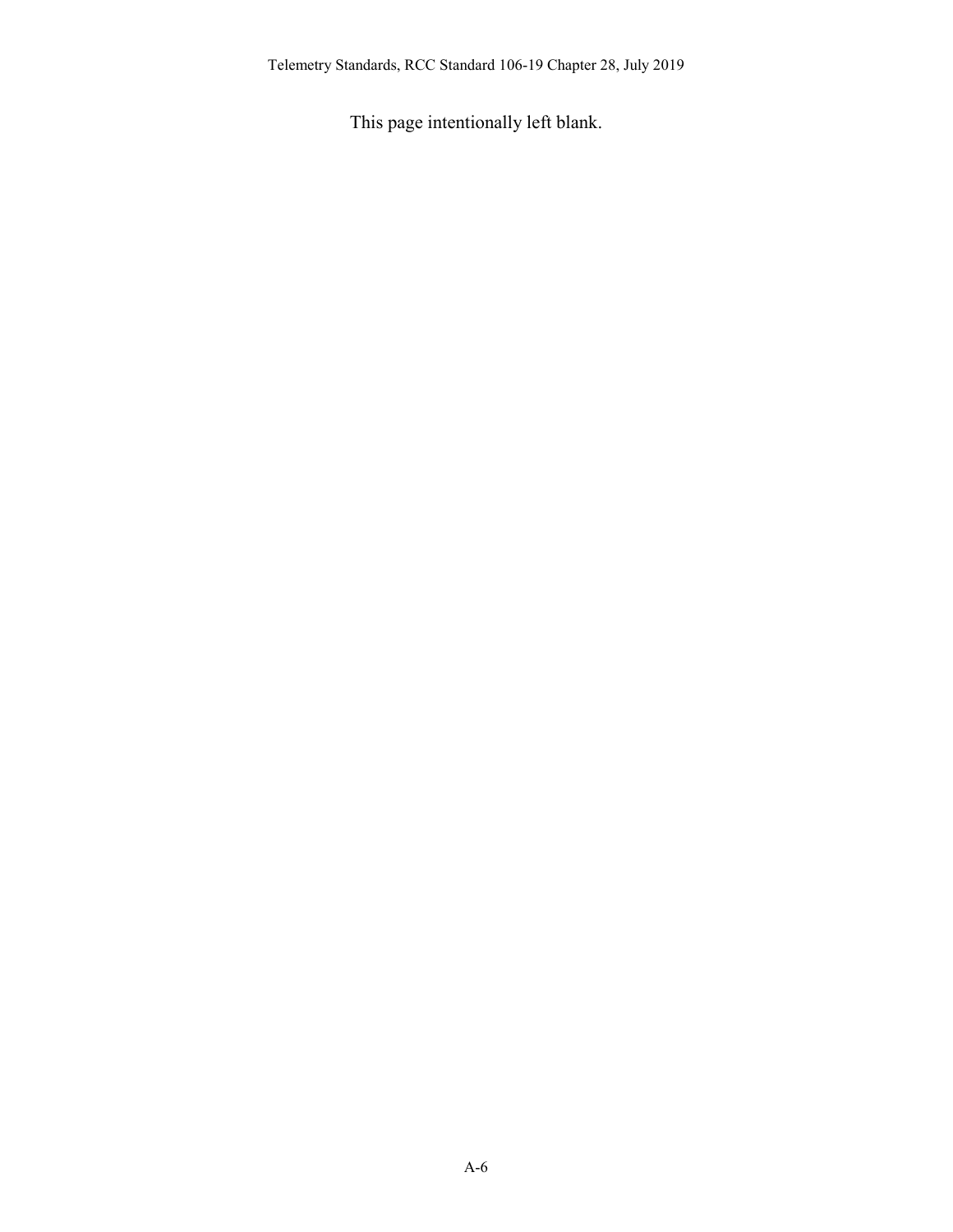# <span id="page-28-0"></span>**Appendix 28-B**

# **Documentation of TunTap Project for macOS**

<span id="page-28-1"></span>

This appendix was written and published by somebody not affiliated with the RCC; therefore, it is edited only for formatting and not for content.

#### Overview What is it?

The TunTap project provides kernel extensions for Mac OS X that allow to create virtual network interfaces. From the operating system kernel's point of view, these interfaces behave similar to physical network adapters such as an Ethernet network interface. However, the virtual interface does not send the packets into a wire, but makes them available to programs running in the system.

The software comes as a pair of kernel extensions that create virtual network interfaces on the IP and Ethernet level, respectively. These kind of network interfaces are commonly referred to as tun and tap devices on Unix-like platforms. This way of interfacing with the operating system's network stack is available on many platforms (cf. the <a href="http://en.wikipedia.org/wiki/TUN/TAP">TUN/TAP</a> wikipedia article).

## Who needs it?

By design, virtual network interfaces can be very flexibly used by any program that wants to receive packets from and inject them into the network stack. Generally, tun and tap devices are most commonly used in two distinct application scenarios: The first one is VPN software (such as <a href="http://openvpn.net">OpenVPN</a>). In this scenario, the kernel sends its network packets to the tun or tap devices. The VPN software will then encrypt and forward them to the other side of the VPN tunnel where they get decrypted and delivered to their destination. The second area in which tun and tap devices are popular are system virtualization/emulation packages. In this case, the virtualized operating system instance talks to a fake network device (commonly a virtual Ethernet adapter). The virtualization software then creates a tap device and interconnects the two such that the host system can talk to the guest and vice versa.

#### How does it work?

The TunTap package is comprised of a pair of kernel extensions, one providing tun and one providing tap interfaces. They create a set of character devices dev/tunX and /dev/tapX, respectively, where X is a number between zero and the maximum number of supported virtual  $interfaces.$  Once an application opens the character device, say <code>/dev/tap0</code>, a virtual network interface is created in the system, which will be named accordingly, i.e., tap0. The network interface can be assigned addresses just like any other network interfaces. After configuring the interface, packets that the kernel sends through this interface (as determined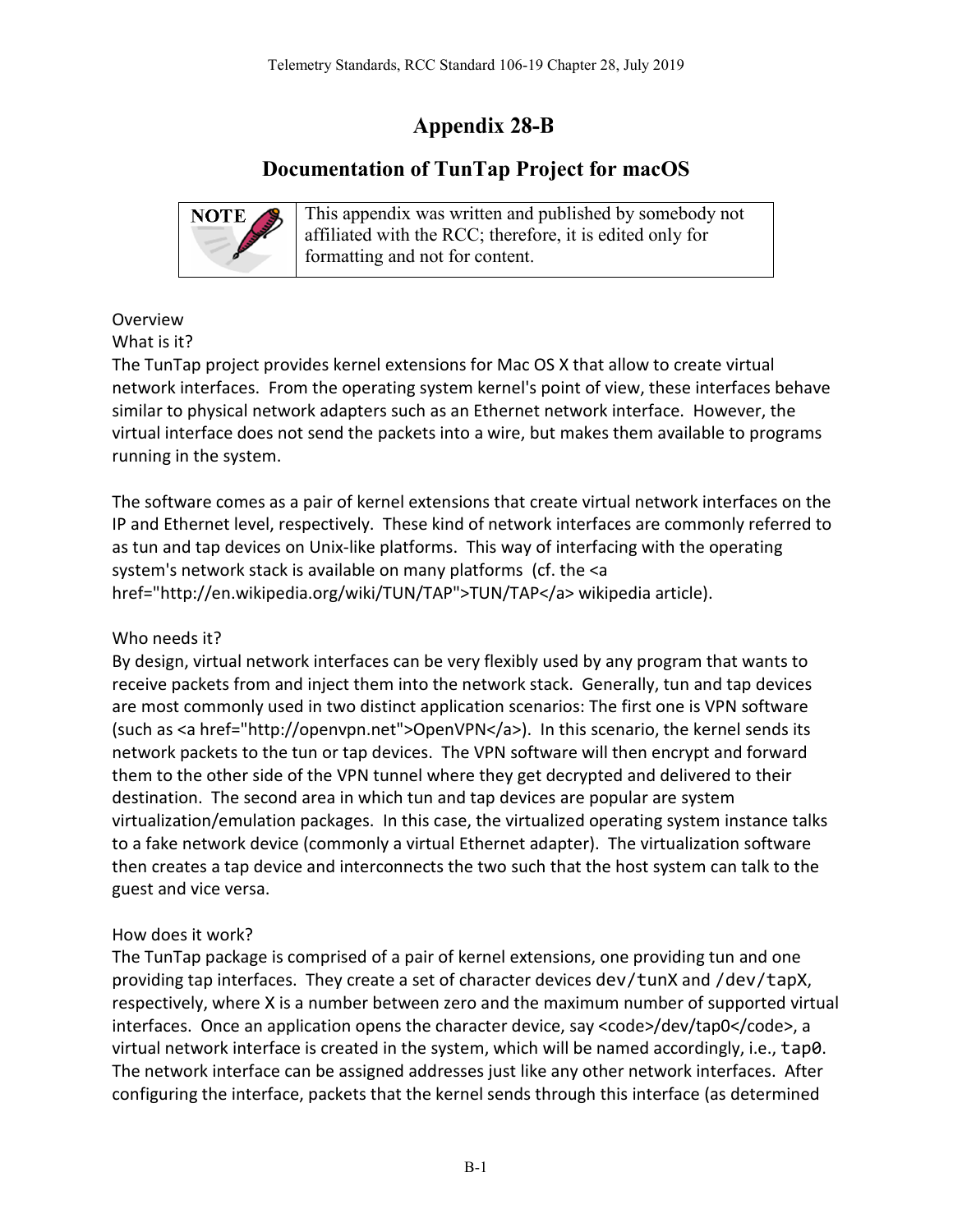by the routing table) can be read one packet at a time from the character device. Likewise, packets written to the character device will be injected into the kernel's network stack. For tun interfaces, the packets that are read and written are IP packets. For tap interfaces, the packet format is Ethernet frames.

#### Mailing list

There is a mailing list available through the Sourceforge project that is meant for general discussion about the TunTap software, asking questions, reporting bugs etc. It is called tuntaposx-users. If you are interested, you can register [\(https://lists.sourceforge.net/lists/listinfo/tuntaposx-users\)](https://lists.sourceforge.net/lists/listinfo/tuntaposx-users)) or have a look at the archives [\(http://sourceforge.net/mailarchive/forum.php?forum\\_name=tuntaposx-users\)](http://sourceforge.net/mailarchive/forum.php?forum_name=tuntaposx-users).

#### Donations

So far, I have spent my spare time to run this project. If you want to show your gratitude or support further maintenance or development of the software, you can donate either via the Sourceforge donation system or directly to me via PayPal, just click the appropriate button below. In either case, your money enables me to buy copies of upcoming Mac OS X releases as well as development machines. A huge thank you goes to the nice people at mozilla.com who have given me the Mac Mini I currently use as development machine.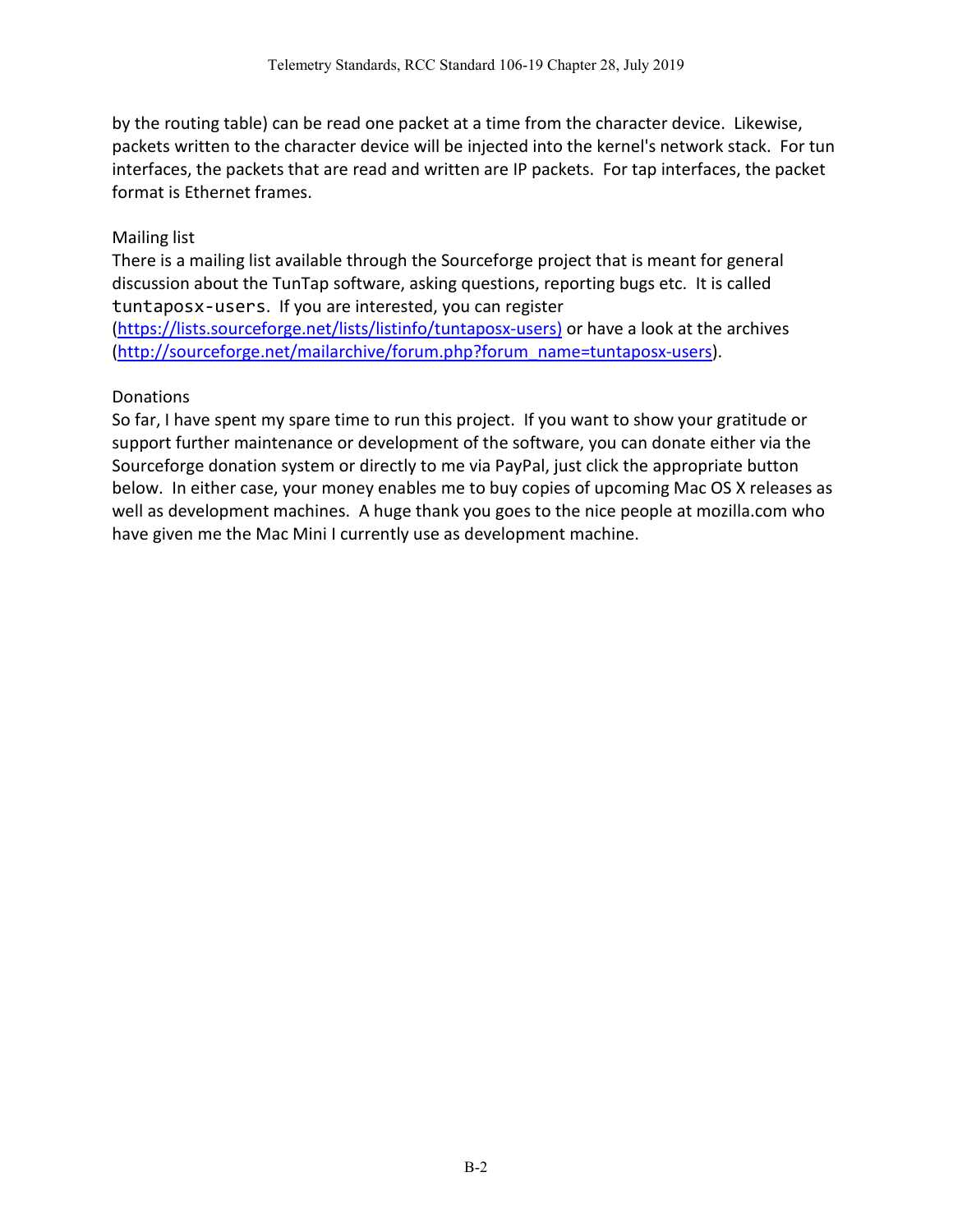# **Appendix 28-C**

# <span id="page-30-0"></span>**Citations**

Internet Engineering Task Force. "Definition of the Differentiated Services Field (DS Field) in the IPv4 and IPv6 Headers." RFC 2474. Updated by RFC 3260 and RFC 3168. December 1998. Retrieved 16 April 2019. Available at [https://datatracker.ietf.org/doc/rfc2474/.](https://datatracker.ietf.org/doc/rfc2474/)

———. "Internet Protocol." RFC 791. Updated by RFC 2474, RFC 6864, and RFC 1349. September 1981. Retrieved 16 April 2019. Available at [https://datatracker.ietf.org/doc/rfc791/.](https://datatracker.ietf.org/doc/rfc791/)